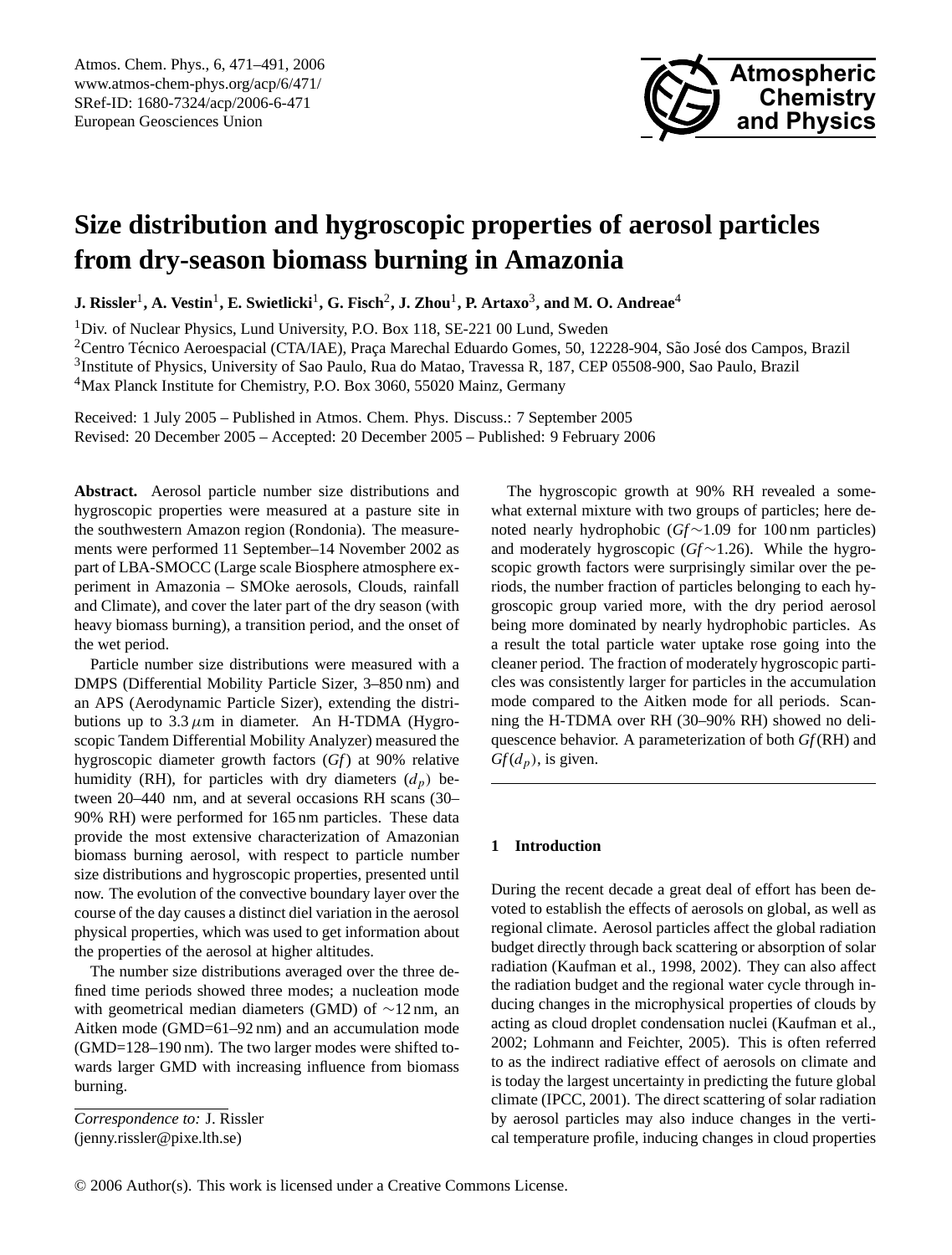and precipitation patterns (Koren et al., 2004; Procopio et al., 2004).

The Amazon basin contains a large portion of the world's rainforests, and the area is for many reasons of special importance, for instance as a  $CO<sub>2</sub>$  sink, supplier of air-cleansing OH-radicals (Crutzen and Andreae, 1990; Davidson and Artaxo, 2004), and of course as living space for numerous species. However, it is also an area where considerable deforestation occurs, with no sign of slowing down (Andreae et al., 2004b). Burning activities in South America constitute almost 30% of the world's biomass burning activities (Guyon et al., 2005). Vegetation fires in the tropics are one of the world's major sources of new particles, and if injected to the higher troposphere, the particles can be transported over long distances and affect large areas (Andreae et al., 2001). Since the Amazon Basin normally has low background particle concentrations (Rissler et al., 2004; Zhou et al., 2002; Artaxo et al., 2002), the high particle concentrations induced by biomass burning (increasing by as much as ∼100 times during the heavy biomass burning period) together with the intensive hydrological cycle of the area, has a considerable effect on the cloud properties and possibly on the precipitation patterns in Amazonia (Andreae et al., 2004a).

This study was part of LBA-SMOCC (Large Scale Biosphere Atmosphere Experiment in Amazonia – Smoke Aerosols, Clouds, Rainfall and Climate: Aerosols from Biomass Burning Perturb Global and Regional Climate). The LBA-SMOCC overall goal was to investigate the connection between the high concentrations of biomass burning aerosol lowering the effective radius of the cloud droplets forming on this aerosol, and the climatic consequences of the resulting perturbations in cloud microphysics (Andreae et al., 2004a). Even though biomass burning, as a consequence of deforestation, is a large source of new particles, there have only been few studies of the particle emissions in the region. The SMOCC campaign is, until now, the most extensive experiment in Amazonia for the characterization of the physical and chemical properties of the biomass burning aerosol, in combination with large scale airborne cloud microphysics measurements.

In this paper, we focus on the measured number size distributions and hygroscopic properties – two essential properties when considering the direct and indirect effect of aerosols on climate – measured at a ground based site in Rondonia, Brazil, during September–November 2002. This period covers part of the dry period, the transition period, as well as the onset of the wet period in Western Amazonia. The hygroscopic properties are important also when interpreting measurements at ambient RH. No previous studies covering both number size distributions and the hygroscopic growth have yet been made in the area. From the ground base data, together with information about the vertical structure of the atmosphere (from radio sondes and flight vertical profile measurements) the aerosol properties of the residual layer were estimated. This provides information about how particles from biomass burning change as they age in the atmosphere. The particles' density was estimated from comparing the mass predicted from the number size distributions with independently obtained PM2.5 (TEOM measurements). The size distributions as well as the hygroscopic growth data will later be used in a study predicting the CCN (Cloud Condensation Nuclei) concentrations.

This paper is a continuation of two previous studies covering the background aerosol of the tropical rainforest (Rissler et al., 2004; Zhou et al., 2002), as well as an aged biomassburning plume injected to a clean air mass with very few new particle sources (Rissler et al., 2004).

## **2 Experiment and data treatment**

#### 2.1 Description of the measurement campaign

The LBA-SMOCC ground site was located at the Fazenda Nossa Senhora Aparecida (FNS, 10°45'44" S, 62°21'27" W,  $315$  m a.s.l.) in the state of Rondônia in southwestern Amazonia, Brazil. The land at the site is used as a cattle ranch and is a rather flat pasture, surrounded by a series of small hills (ridge heights 300–440 m) at distances of 3–4 km. The site was chosen since it can be considered to be representative of the region in southwestern Amazonia with extensive biomass burning during the dry season. More details about the sampling site are found in Andreae et al. (2002), Kirkman et al. (2002) and Trebs et al. (2004).

Measurements of aerosol particle size distributions and hygroscopic properties were conducted at this site from 11 September to 14 November 2002. In this part of the Amazon, the rainy season normally arrives in the middle of October (Ferreira da Costa et al., 1998; Silva Dias et al., 2002) but it was somewhat delayed in 2002 due to a weak El Niño. Thus, the rainy period with low biomass burning activity, and subsequently also low aerosol particle levels, did not arrive until the beginning of November.

The SMOCC campaign was divided into three different meteorological periods;

- **–** The dry period, 11 September–8 October 2002, a period with widespread heavy biomass burning,
- **–** The transition period, 9–30 October 2002, a period during which the intensity of biomass burning was still high but started to decline, and finally
- **–** The wet period, 31 October–14 November 2002, a relatively clean period in the beginning of the wet season. During this period some pyrogenic aerosols and other pollutants are expected both from local sources as well as emissions transported into the region from upwind regions in the southern perimeter of the Amazon Basin, especially from the state of Mato Grosso.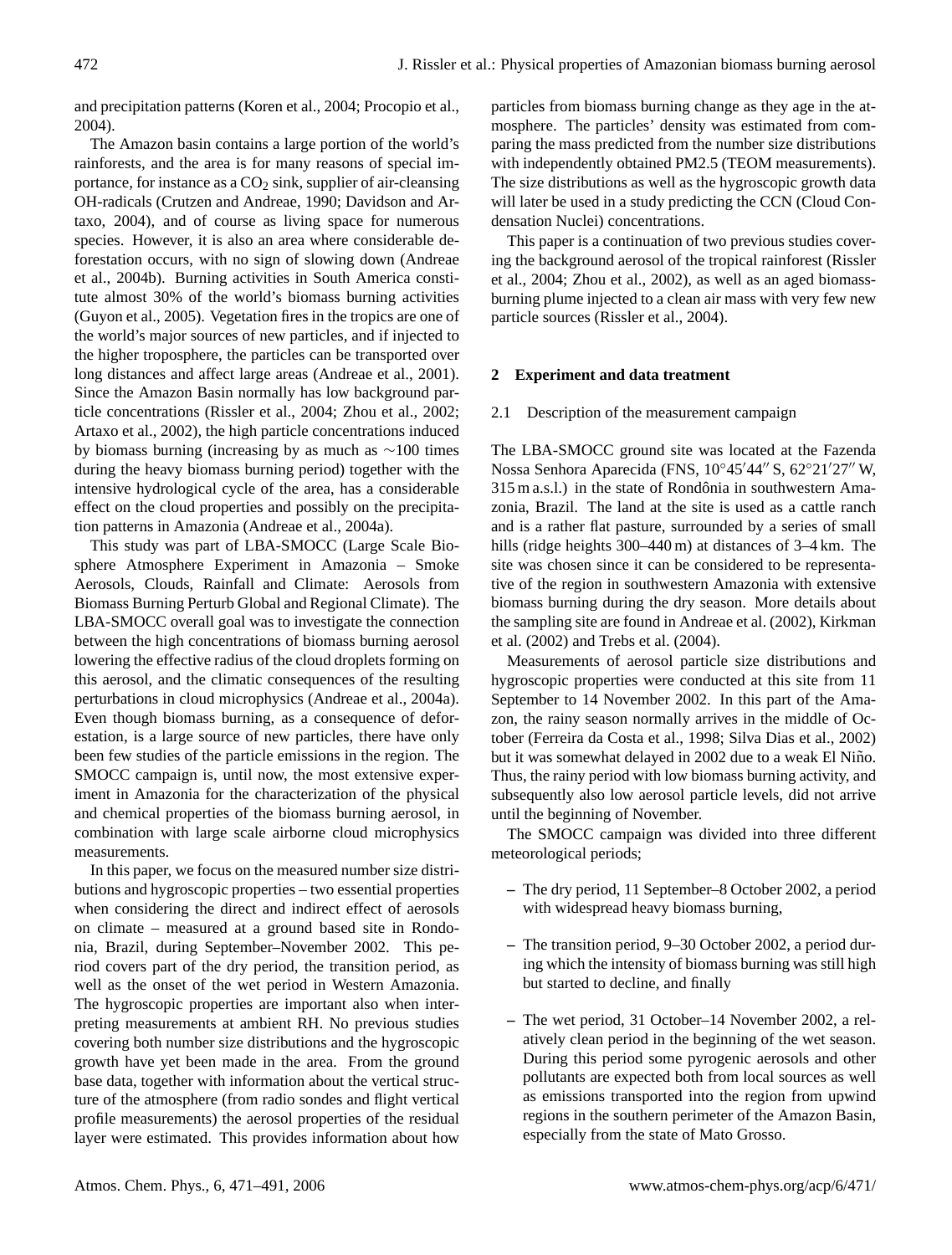### 2.2 Instrumentation

# 2.2.1 Experimental setup

The main instruments used for this study were a DMPS and an H-TDMA. Both instruments were sampling from the same inlet located ∼5 m above ground. The inlet removed particles with equivalent aerodynamic diameters  $>10 \mu$ m. The DMPS and H-TDMA instruments were identical to those used in two previous studies in the Amazon region (Rissler et al., 2004; Zhou et al., 2002). An APS (Aerodynamic Particle Sizer) was also used, sampling from the same inlet as the DMPS and the H-TMDA, as well as a TEOM (Patashnick and Rupprecht, 1991) sampling from a R&P PM2.5 inlet. The TEOM was operating at a temperature of 50 degrees centigrade.

In order to study several processes that influences aerosol concentration and dynamics, further measurements referred to in this article are local meteorological and vertical profiles obtained from radio sondes launched several times per day at the site, as well as flight vertical profiles.

# 2.2.2 The DMPS

The DMPS consists of two Vienna type DMAs (Differential Mobility Analyzer; Winklmayr et al., 1991) operating in parallel. A UDMA (ultrafine DMA) measured in the diameter range 3 to 22 nm and a DMA from 22 to 850 nm, together covering a total of 38 mobility channels in equal steps of logarithmic diameter. Condensation particle counters (TSI CPC 3025 and CPC 7610) are used to detect and count the mobility-classified particles exiting each DMA. The particle counters were calibrated with respect to counting efficiency versus particle diameter prior to the experiment. The number size distributions are measured at dry conditions (RH<10%), and the time required to measure one full number size distribution is 10 minutes.

The various flows were set each day using a separate volume flow meter. The flows were corrected to mass flow by taking into account the pressure drop within the instrument. Interruptions in the DMPS data occurred only in connection with setting of flows, power failures, and filling of butanol in the CPC's. The fraction of time during the SMOCC campaign (11 September to 14 November 2002) for which reliable DMPS data exists is 91%.

The algorithm for inversion of the DMPS data calculates the DMPS kernel matrix and uses the inverse of this to convert the measured mobility distributions to particle number size distributions. Factors taken into account when calculating the matrix are: sampling line losses, bipolar charging probabilities, DMA transfer functions and CPC counting efficiencies (Zhou, 2001).

# 2.2.3 The APS

An aerodynamic particle sizer (TSI APS 3310) was used to measure aerosol number size distributions in the aerodynamic diameter size range 1.2 to 3.3  $\mu$ m (Baron and Willeke, 2001). Since the sheath air supplied to the APS was dehydrated, the dry particle size was measured. The APS was calibrated with respect to particle sizing prior to the experiment. Even though the effective size range of the APS is nominally 0.50 to 20  $\mu$ m, a laboratory intercomparsion between the APS used in SMOCC and a newly calibrated APS 3321 showed that the counting efficiency was deficient outside the narrow size range 1.20 to 3.3  $\mu$ m. The time resolution used was 10 min to match that of the DMPS system, and the data was stored by the same data acquisition system.

#### 2.2.4 The H-TDMA

The hygroscopic properties were measured with a Hygroscopic Tandem Differential Mobility Analyser (H-TDMA) for dry particle sizes between 20 and 440 nm. The instrument consists mainly of two DMAs, a bipolar charger and humidifiers. In the first DMA, dry aerosol particles in a narrow quasi-monodisperse size interval are selected. The selected particles are humidified and led to a second DMA, where the new, humidified particle size distribution is determined. Two CPCs (TSI CPC 7610) are used to count particles in the aerosol outlet flows of the DMAs. The aerosol and sheath flows entering DMA-2 are humidified separately by passing through Gore-Tex tubes submerged in temperaturecontrolled water baths. For more details, see Svenningsson (1997) and Zhou (2001).

Dry particles were selected and the particle diameter growth factor *Gf* (defined as the ratio between the humidified and dry particle diameter,  $d_{wet}/d_{dry}$ ) was measured when taken from a dry state (RH<15%) to a controlled state of humidity. During the campaign, the H-TDMA was set to operate in two modes; measuring the *Gf* at 90% RH while scanning the selected dry diameter, or measuring the *Gf* of 165 nm particles (dry diameter) scanning the RH between 30 and 90%. When running 90% scans, the time resolution scanning the entire size range was ∼30–45 min.

Parameters showing the H-TDMA status were logged continuously and used to assure the quality of the data. Requirements for valid scans are shown in Table 1. The parameters logged were; temperatures and RH (measured at 5 different locations in the H-TDMA flow lines), flows, pressures, and particle concentrations. Moreover, the instrument flows were calibrated once every day with a separate volume flow meter, and the performance of the instrument checked daily by measuring the hygroscopic growth of pure ammonium sulfate particles. The correct RH was established as described in Vestin (2005).

The scans deviating in RH from the nominal value (still within the criteria for quality assurance) were corrected to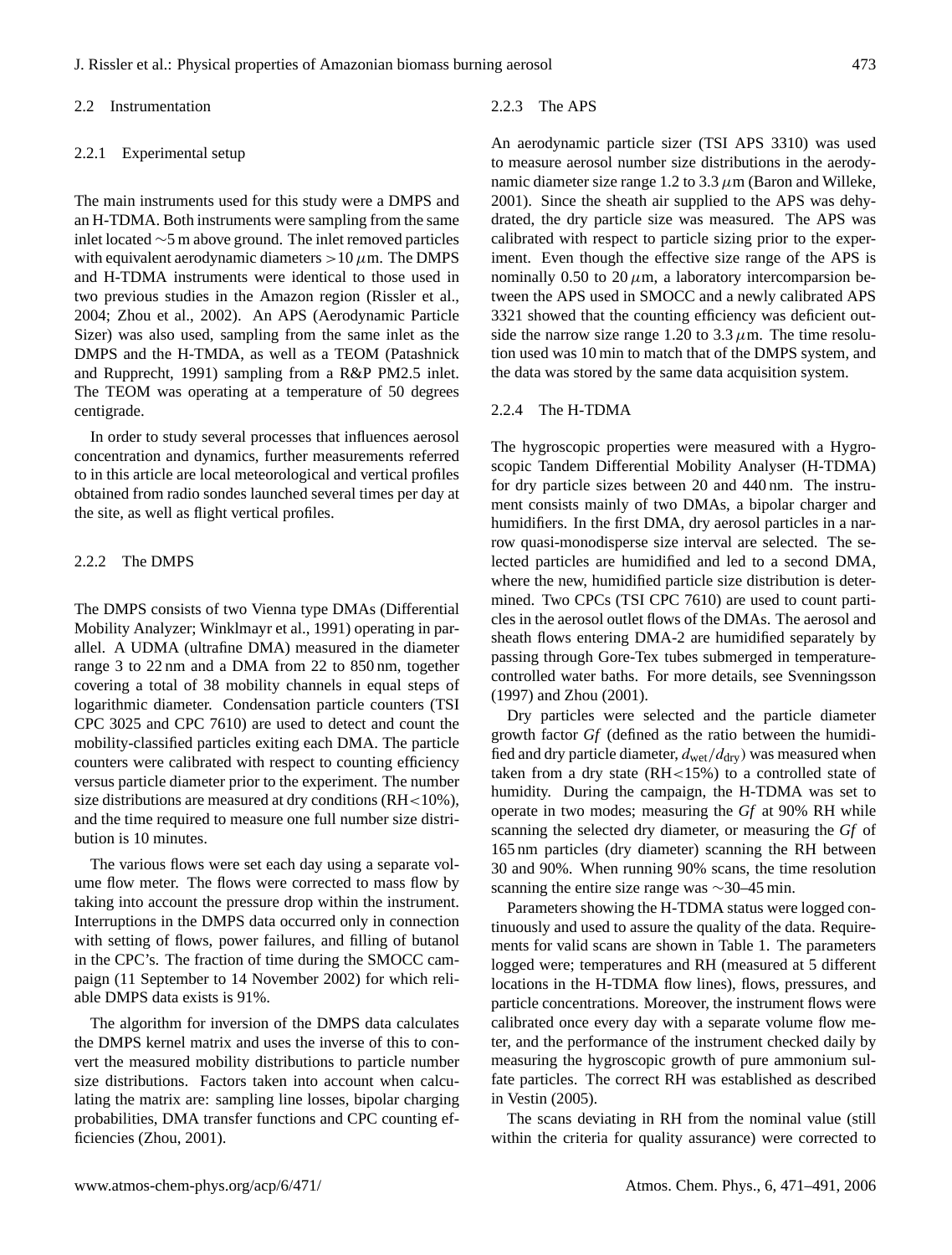| Parameter                                                                                                                                                                            | Criterion                                                  | Purpose                                                                                                                                                                                                  |
|--------------------------------------------------------------------------------------------------------------------------------------------------------------------------------------|------------------------------------------------------------|----------------------------------------------------------------------------------------------------------------------------------------------------------------------------------------------------------|
| DMA2 RH average during scan                                                                                                                                                          | $86 - 92\%$ <sup>*</sup>                                   | limit range for comparability<br>and to allow correction to 90%                                                                                                                                          |
| DMA2 RH variability during scan                                                                                                                                                      | $\pm 1.5\%$ RH                                             | minimize RH fluctuation<br>during particle classification                                                                                                                                                |
| temperature difference sheath – excess flow<br>relative standard deviation in CPC1 concentration<br>standard deviation of sheath flow RH<br>stability of DMA flows during scan<br>66 | $\pm 0.5$ °C<br>< 0.5<br>$<1.5\%$ RH<br>$\pm 1\%$<br>$+3%$ | minimize RH gradients in DMA-2<br>particle concentrations stable during scan<br>DMA-2 humidity control working properly<br>sheath accurate size classification<br>aerosol accurate concentr. measurement |

**Table 1.** Criteria used for acceptance of the SMOCC- 2002 H-TDMA data.

<sup>∗</sup> Not used when operating in the RH scanning mode.

90% RH, in order to facilitate a comparison between the various SMOCC H-TDMA observations and with previous experiments. The corrections to nominal RH were carried out as described in Swietlicki et al. (2000).

A program based on the principles of Stolzenberg and McMurry (1988), was used to fit the peaks of the humidified aerosol distribution with normal distribution functions. Two peaks were needed to adequately describe the observed distributions for the SMOCC data set. This means that the aerosol was somewhat externally mixed. The arithmetic mean diameter growth factor *Gf*, diameter growth dispersion factor, and aerosol number fraction were determined for each peak, and these output parameters were used in the further data evaluation.

When presenting H-TDMA data, apart from *Gf*, the hygroscopic properties are often described as the soluble particle volume fraction, ε (Massling et al., 2005; Svenningsson et al., 1994; Swietlicki et al., 1999). This parameter has the advantage over *Gf* that only the hygroscopic properties due to soluble material of the particles (Raoult's law) are considered, and excludes the Kelvin curvature effect. However, when calculating  $\varepsilon$  from H-TMDA data without knowing the real molecular weight or particle density,  $\varepsilon$  must be calculated using a reference compound, in this study, ammonium sulfate  $(\varepsilon_{AS})$ . The presented  $\varepsilon_{AS}$  should not be viewed as the real soluble volume fractions of the aerosol particles, or as if only ammonium sulfate was responsible for the water uptake. The  $\varepsilon_{AS}$  should rather be interpreted representing the number of soluble ions or molecules that are present in the particles, determining their hygroscopic growth irrespective of their chemical nature, and expressed as the equivalent amount of ammonium sulfate. The  $\varepsilon_{AS}$  is calculated from the measured growth factor as;

$$
\varepsilon_{AS} = \frac{Gf^3 - 1}{Gf_{AS}^3 - 1}.\tag{1}
$$

Here,  $Gf$  is the measured diameter growth factor,  $Gf_{AS}$  is the growth factor of a fully soluble particle composed entirely of the same solute material (here ammonium sulfate) at the same humidified size as the observed particle. This procedure was designed to take into account the Kelvin curvature correction (Swietlicki et al., 1999; Rissler et al., 2004).  $Gf_{AS}$  was calculated, taking into account the non-ideal behavior of the model solution, using water activity data from Tang and Munkelwitz (1994). During the SMOCC campaign, the aerosol particles contained large mass fractions of water-soluble organic compounds (WSOC) that in general show less hygroscopic growth than pure ammonium sul-fate (Decesari, 2005; Fuzzi et al., 2006<sup>[1](#page-3-0)</sup>; Mircea et al., 2005; Svenningsson et al., 2005). As a consequence, the actual soluble volume fractions were likely to be larger than the  $\varepsilon_{AS}$ calculated here, and it is important to make a distinction between the two concepts. From the point of view of merely providing a description of the hygroscopic behavior and predicting CCN concentrations based on H-TDMA data (Vestin et al., [2](#page-3-1)006<sup>2</sup>), the discrepancy between  $\varepsilon$  and  $\varepsilon_{AS}$  is irrelevant, since the important quantity is the number of soluble ions or molecules that are present in the particle.

As an alternative to  $\varepsilon_{AS}$ , we here introduce the concept of  $\kappa$ , representing the number of soluble moles of ions or molecules per unit volume dry particles. This expression has the advantage that the misinterpretations that the soluble material only consists of the model salt, or that the given soluble volume fraction contains all soluble material are avoided. κ

<span id="page-3-1"></span><sup>2</sup> Vestin, A., Rissler, J., Swietlicki, E., and Frank, G.: Cloud nucleating properties of aerosol from Amazonian deforestation fires, Atmos. Chem. Phys. Discuss., to be submitted, 2006.

<span id="page-3-0"></span><sup>1</sup>Fuzzi, S., Decesari, S., Facchini, M. C., Cavalli, F., Emblico, L., Mircea, M., Andreae, M. O., Trebs, I., Hoffer, A., Guyon, P., Artaxo, P., Rizzo, L. V., Lara, L. L., Pauliquevis, T., Maenhaut, W., Raes, N., Chi, X., Mayol-Bracero, O. L., Soto, L., Claeys, M., Kourtchev, I., Rissler, J., Swietlicki, E., Tagliavini, E., Schkolnik, G., Falkovich, A.H., Rudich, Y., Fisch, G., and Gatti, L. V.: Overview of the inorganic and organic composition of sizesegregated aerosol in Rondonia, Brazil, from the biomass burning period to the onset of the wet season, J. Geophys. Res., submitted, 2006.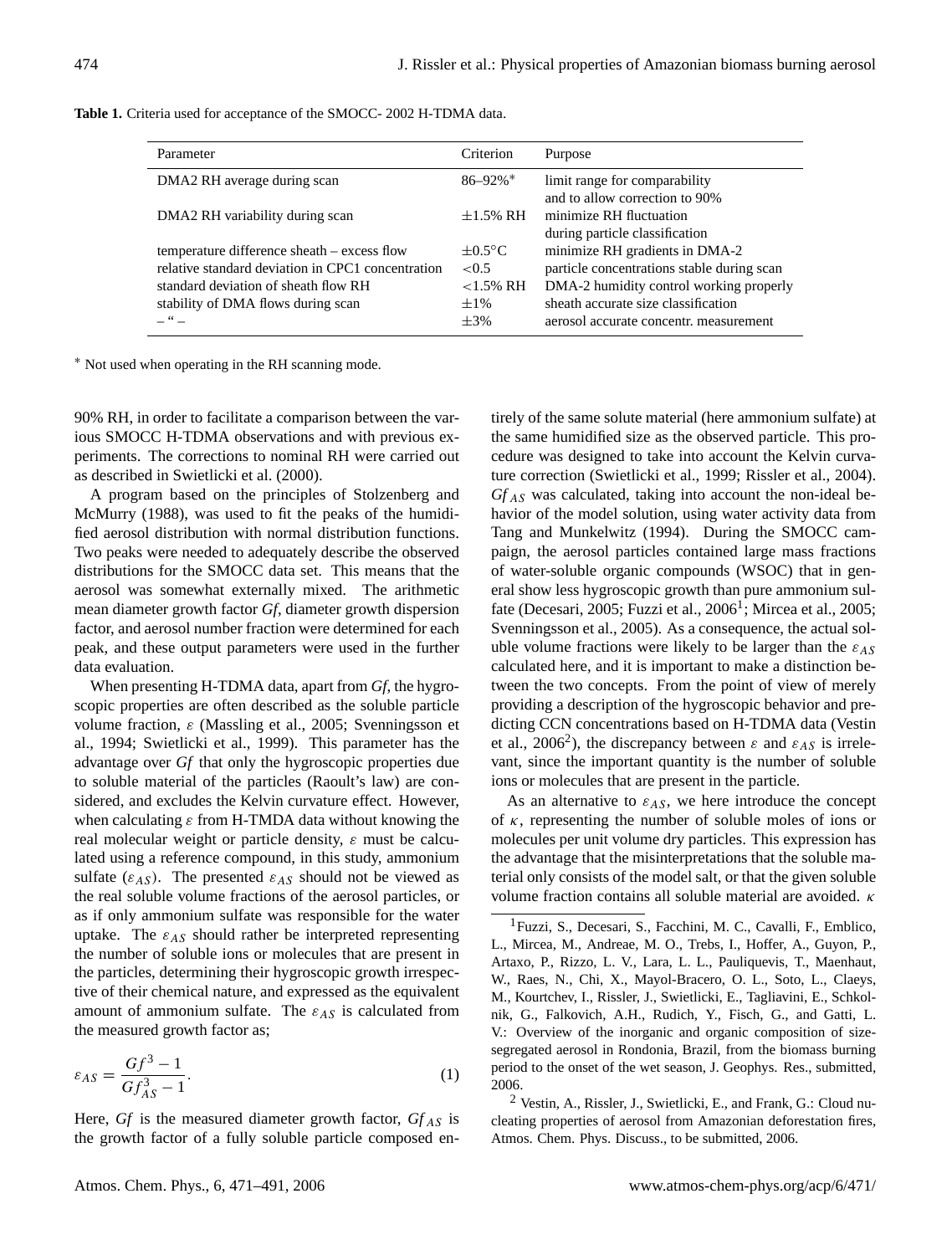can be calculated either from classical Köhler theory (Köhler, 1936) or from taking the non-ideal behavior into account (i.e., that the real number of soluble ions in a particles differs slightly from the number of soluble ions seen by the electrolyte) through using a model salt. If taking the non-ideal behavior of a model salt into account, using the same salt as when calculating the  $\varepsilon_{AS}$ , then  $\kappa = \varepsilon \cdot v \cdot \rho_s / M_s$ .  $\rho_s$  is the density of the model salt,  $\nu$  the number of ions per molecule of the model salt, and  $M_s$  the salt molecular weight.

We observed an externally mixed aerosol with two groups of particles, having slightly different growth when humidified in the H-TDMA. The two groups were denoted the "nearly hydrophobic group" and the "moderately hygroscopic group" and were present at the same time. The particles were assigned to each of these groups based on their  $\varepsilon_{AS}$ . The upper limit of the nearly hydrophobic group (equivalent to the lower limit of the moderately hygroscopic group) was for 20–165 nm particles set to  $\varepsilon_{AS}$ =0.15, and for 265 and 440 nm particles to  $\varepsilon_{AS}$ =0.18. The limit for the 20–165 nm particles ( $\varepsilon_{AS}$ =0.15) corresponds to *Gf* between 1.11–1.17, and for 265–440 nm particles ( $\varepsilon_{AS}$ =0.18) to a *Gf* of 1.20. The span in *Gf* values corresponding to  $\varepsilon_{AS}$ =0.15 for 20– 165 nm particles is due to the Kelvin curvature effect. The classification limits of  $\varepsilon_{AS}$  were based on the observations and were set to values that optimized the capability to classify the particles. The classification agrees with that used for previous measurements in another part of the Amazon region (Rissler et al., 2004). In a few cases when both hygroscopic groups were present, both groups in the humidified distributions were classified as belonging to the same hygroscopic group (if both groups had  $\varepsilon_{AS}$  < 0.15). This was the case in ∼4% of the H-TDMA observations for all but the smallest dry particle diameters (20 nm), where this classification ambiguity occurred in 15% of the cases.

#### 2.3 Boundary layer structure

As will be described in the following sections, the aerosol particle number concentrations and hygroscopic properties measured at ground level showed strong and consistent diel variations. This behavior is linked to the structure and dynamics of the lowest part of the troposphere (below  $\sim$ 2 km), which adjusts to the daily variations in incoming solar radiation. An overview of the general meteorological conditions is given in Fuzzi et al.  $(2006<sup>1</sup>)$ .

During the night, the air is cooled from below as longwave radiation escapes from the ground. This causes a shallow stable layer to form, starting close to ground level in the late afternoon/early evening, reaching a height of ∼200 m around midnight, and slightly higher just before sunrise. Overlying this nocturnal layer (NL), there is a residual layer (RL) – a remnant of the well-mixed convective boundary layer (CBL) from the previous day (Fig. 1). Even though the RL is still somewhat turbulent during nighttime due to windshear, it eventually becomes decoupled from the air aloft,



**Fig. 1.** A schematic figure of the diel evolution of the lower troposphere.

since it normally is capped by a strong temperature inversion. The RL is sometimes referred to as the fossil layer.

As the sun rises (∼06:00 LT) over the pasture, the NL starts dissipating from below due to heating of the ground, and a new and shallow mixed layer starts to develop, here denoted the convective boundary layer (CBL, Fig. 1). The average heights of the CBL during the period 18-30 September 2002 – when the most intense biomass burning activities took place – were: 403 m (08:00 LT), 1097 m (11:00 LT), 1609 m (14:00 LT), and 1685 m (17:00 LT). The average CBL heights for 15–29 October 2002 – during the transition period with less intense biomass burning – were: 465 m (08:00 LT), 1036 m (11:00 LT), 1343 m (14:00 LT), and 1322 m (17:00 LT). These CBL heights were estimated from rawinsonde data defining the CBL height as the altitude where the increase in potential temperature first reached a gradient higher than  $2 \text{ K} \times \text{km}^{-1}$  (Fisch, 2006<sup>[3](#page-4-0)</sup>). The highest CBL growth rates occur between 08:00 and 11:00 LT, as the NL has been completely eroded and the atmosphere is at neutral atmospheric conditions and free to be mixed by the turbulence. Over the pasture site, the dry season CBL height is higher than during the wet season (by 300–600 m), and also higher than over the rain forest during both the dry and wet seasons (Fisch et al., 2004). This is due to the surface energy partition, since the sensible heat flux is a factor of ∼2 higher over the dry pasture. This is caused by the lower evapotranspiration for the dry pasture, which means that more energy will return to the lower atmosphere as sensible heat instead of latent heat flux.

Around noon, convection becomes strong enough to penetrate the top of the CBL, bringing air from the CBL into the overlying cloud convective layer (CCL). Biomass smoke is therefore dispersed to altitudes above the CBL height, but with concentrations that decrease with altitude within the CCL. Air that is detrained upward from the CBL is ex-

<span id="page-4-0"></span><sup>3</sup>Fisch, G.: Boundary layer characteristics at Fazenda Nossa Senhora Aparecida during the RACCI/SMOCC experiment, Atmos. Chem. Phys. Discuss., to be submitted, 2006.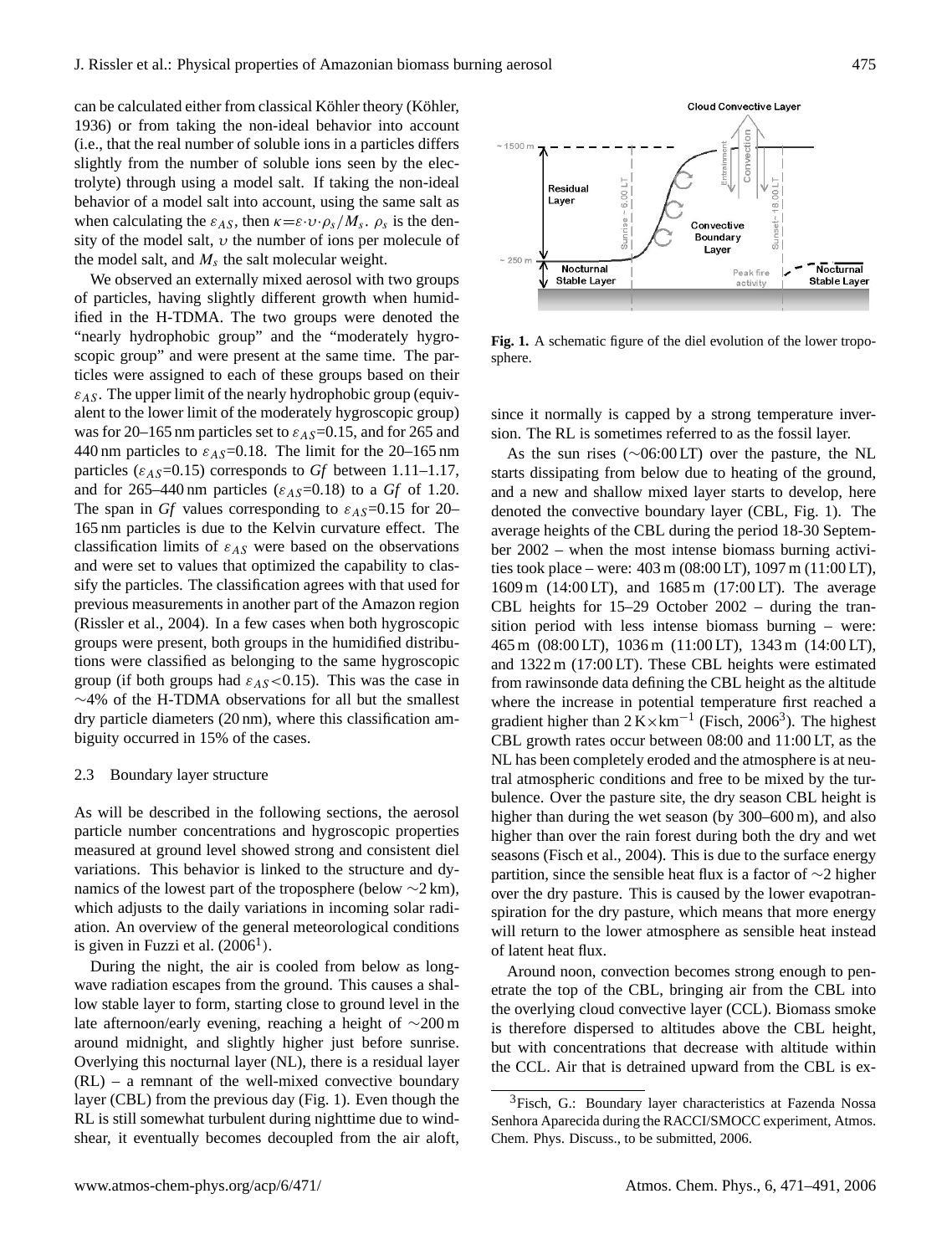

**Fig. 2.** Correlation plot of the PM2.5 measured by the TEOM and the PM2.5 calculated from DMPS and APS measurements, using a dry density of 1.37 g, for the dry period.

changed by hotter, drier and usually also cleaner air entrained from the CCL aloft (Fig. 1). Shallow convection is normally stopped by the trade wind inversion at altitudes between 3– 4 km. In the afternoon, deep convection can penetrate further into the free troposphere. As turbulence due to thermal convection (mainly) and windshear dies out close to sunset, the afternoon air exchange between the CBL and the CCL above decreases and eventually ceases.

As the CBL evolves in height during the morning hours, air from the RL is continuously mixed down into the air from the eroding NL. It can be assumed that the proportion between the volumes of NL and RL air that is being mixed is determined by the height of the NL and the CBL. Knowing the proportion provides an opportunity to use the groundlevel data to estimate the aerosol properties of the RL air, as will be described in Sect. 3.4.

# **3 Results and Discussion**

The aerosol particle number size distributions and hygroscopic growth measurements are here presented for the three defined meteorological periods respectively. The diel variation of these aerosol physical properties is used to estimate the corresponding aerosol properties of the residual layer – overlying the nocturnal stable layer – using a simple air mass mixing model. A mass closure study comparing the aerosol particle mass derived from the DMPS and APS number size distributions with the mass measured with the TEOM PM2.5 is also presented, together with an estimation of the particle densities.

### 3.1 Particle densities

The combined aerosol particle number size distributions from the DMPS and the APS covered the total size range 3– 3300 nm, with a 10-min time resolution. The APS classifies the particles according to their equivalent aerodynamic diameter  $d_{ae}$  while the DMPS according to their equivalent mobility diameter  $d_{me}$ . The correction for the difference between  $d_{ae}$  and  $d_{me}$  was made using the relation  $d_{ae} = d_{me} \cdot \sqrt{\rho_{\text{dry}}}$ , where  $\rho_{\text{dry}}$  is the density during the conditions of the measurement, in this case the dry particle density. This relation holds for spherical and non-porous particles (then  $d_{me}$  equals the volume equivalent diameter) as assumed here. To give an estimate of the dry particle mass below 2.5  $\mu$ m (PM2.5), the dry particle number size distribution (3–2500) was converted into volume size distribution, integrated, and multiplied with a dry particle density. The size range between the DMPS and the APS (850–∼1200 nm) was linearly interpolated. After taking half-hourly averages, these mass concentrations were compared to the PM2.5 mass measured by the TEOM instrument. Since the TEOM instrument heats the aerosol sample to 50<sup>°</sup>C, the aerosol water can be assumed to be evaporated, and the measurement provides the dry particle mass. All three instruments operate at dry conditions and the mass closure study was valid for dehydrated particles.

The DMPS-APS and TEOM mass concentrations were highly correlated (Fig. 2). Using a dry density of 1.38 g×cm<sup>-3</sup>, the correlation coefficient  $(r^2)$  was 0.96 and the slope 1.00 (regression of estimated versus measured PM2.5 mass with zero offset). The dry particle density was fitted to achieve the best agreement between the estimated and measured PM2.5 mass. The same density was used converting equivalent aerodynamic diameter to mobility diameters. Separating the three meteorological periods, a trend with increasing densities was seen. The average densities were estimated to 1.37 for the dry period, and 1.66 for the transition period. The correlation coefficient was 0.96 and 0.84 for the two periods respectively. During the wet period, even higher densities were needed for a closure. No value is presented here due to lower correlation coefficients, probably due to the low mass concentrations (average:  $6.5 \,\mu g/m^3$ ) making the TEOM PM2.5 data not as reliable as for higher concentrations. Furthermore, the data set was not complete for the wet period. Since the TEOM heats the aerosol sample to 50◦C while the ambient average temperature for the relevant period is ∼30◦C, the true density may be slightly higher due to possible evaporation of semi-volatile compounds.

Previous estimates of biomass burning particle densities are summarized in Reid et al. (2005). The only value found for tropical biomass burning particle density was 1.35±0.15 g×cm−<sup>3</sup> , given in Reid and Hobbs (1998), which is the average measured by an aircraft in fresh  $\left($  < 4 min old) plumes from 12 forest and 6 grass (pasture) fires during the SCAR-B experiment in Amazonia, 1995.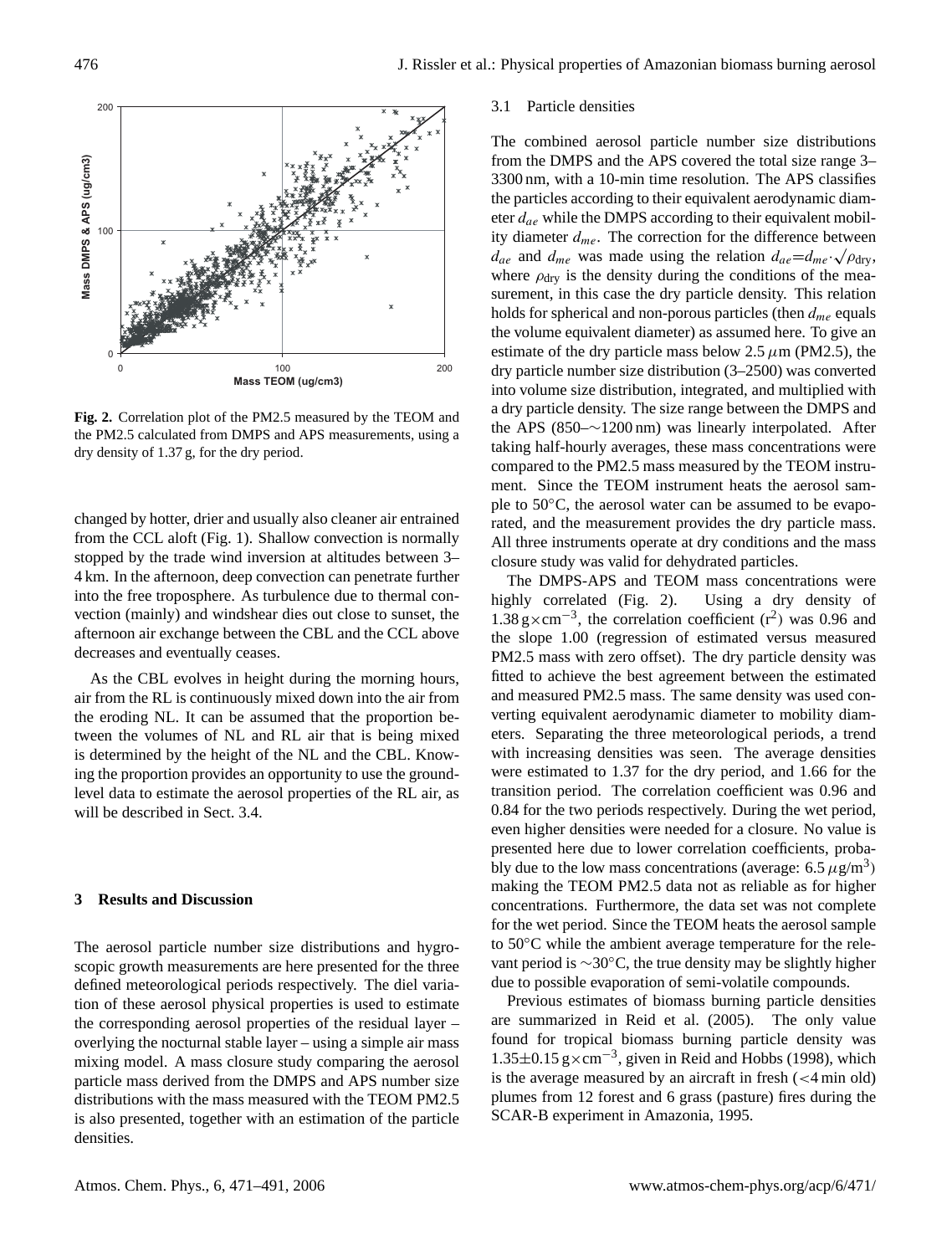The size range covered by the APS contributed only 5% to the PM2.5 mass. The conclusion was that most of the aerosol particle mass in the biomass burning aerosol was confined to the sub-micrometer particle size region. This was also seen by Reid and Hobbs (1998), and Artaxo et al. (1998, 2002).

The primary aerosol particles produced by combustion of biomass in flaming conditions at high temperatures can contain highly agglomerated structures (Rissler et al., 2005) consisting of soot (Posfai et al., 2003; Reid et al., 2005) and alkali salts. The agglomerates found in Rissler et al. (2005) could be described as having a specific fractal dimension (∼2.5). Once they are cooled down and humidified in the atmosphere, these structures collapse by condensation of organic compounds and water, and become more compact and near-spherical (Rissler et al., 2005; Weingartner et al., 1997). The apparently near-constant value of the dry particle density is an indication that the observed particles were already collapsed, since variability in the ambient relative humidity would otherwise induce further variability in the mass closure. This was not surprising, since Rissler et al. (2005) found that the particles started to collapse already below 50% RH.

#### 3.2 Number Size Distribution

3.2.1 Comparison of meteorological periods and previous measurements

The average particle number concentrations  $(\pm 1)$  standard deviation) measured with the DMPS for particles with diameters between 30–850 nm were 10 440±6570, 4810±2720 and  $1280 \pm 820$  cm<sup>-3</sup> for the dry, transition and wet period respectively. When including particles down to 3 nm in diameter, the corresponding concentrations were 11 440±6790, 5550±3170 and 2070±1790 cm−<sup>3</sup> . Hence, the average number concentration of nucleation mode particles (<30 nm diameter) was relatively high and about the same for all periods, around 800–1000 cm−<sup>3</sup> . For the ground-based DMPS size distributions all spectra showed a bi- or trimodal behavior.

The average number size distributions for each of these three periods were fitted with three lognormal functions; a nucleation mode, an Aitken mode, and an accumulation mode. The average size distributions are shown in Fig. 3a, and the parameterisation of the average size distributions presented in Table 2. The Aitken and the accumulation mode had average geometric mean diameters around 61–92 nm and 128–190 nm respectively, shifted towards the lower size range for the wet (clean) period.

For comparison, Rissler et al. (2004) observed average geometric mean diameters of 68 and 139 nm for the Aitken and the accumulation modes, respectively, for an air mass that had been affected by heavy biomass burning 2.5–5 days earlier, but after that had passed over a clean area with very few new particle sources. In the compilation by Reid



**Fig. 3. (a)** Average particle number size distributions for the three meteorologically defined periods and **(b)** average particle number size distributions for the same periods during midday, ~10:00– 13:00 LT (right axis) and during nighttime, ∼20:00–06:00 LT (left axis).

et al. (2005) of the physical properties of biomass burning aerosol particles, the size distributions are described using unimodal lognormal fits. In plumes of fresh smoke from fires burning grass, savanna, cerrado and forest, count median diameters (CMD) between  $0.1-0.13 \mu m$  are reported, and for South American regional biomass burning haze the CMD range between  $0.12-0.23 \mu$ m. The single CMD for the SMOCC ground based measurements for the dry period was ∼135 nm. During the SMOCC field experiment airborne measurements of particle size distributions (Guyon et al., 2005) showed geometric mean diameters of  $110\pm15$  nm in 69 plumes within the boundary layer (BL) and  $139 \pm 17$  nm for 50 smoke plumes detrained above the BL, mostly from non-precipitating clouds.

The particle number concentrations observed during the relatively clean wet period were still more than a factor of 3 higher than the background concentrations measured at Balbina, a background site 125 km northeast of Manaus, Brazil (in LBA-CLAIRE-98, Zhou et al. (2002) and in LBA-CLAIRE-2001, Rissler et al. (2004)). In these two studies, the air masses classified as clean had passed over several hundreds of kilometers of pristine rainforest before reaching the site. The ground site for the SMOCC campaign – FNS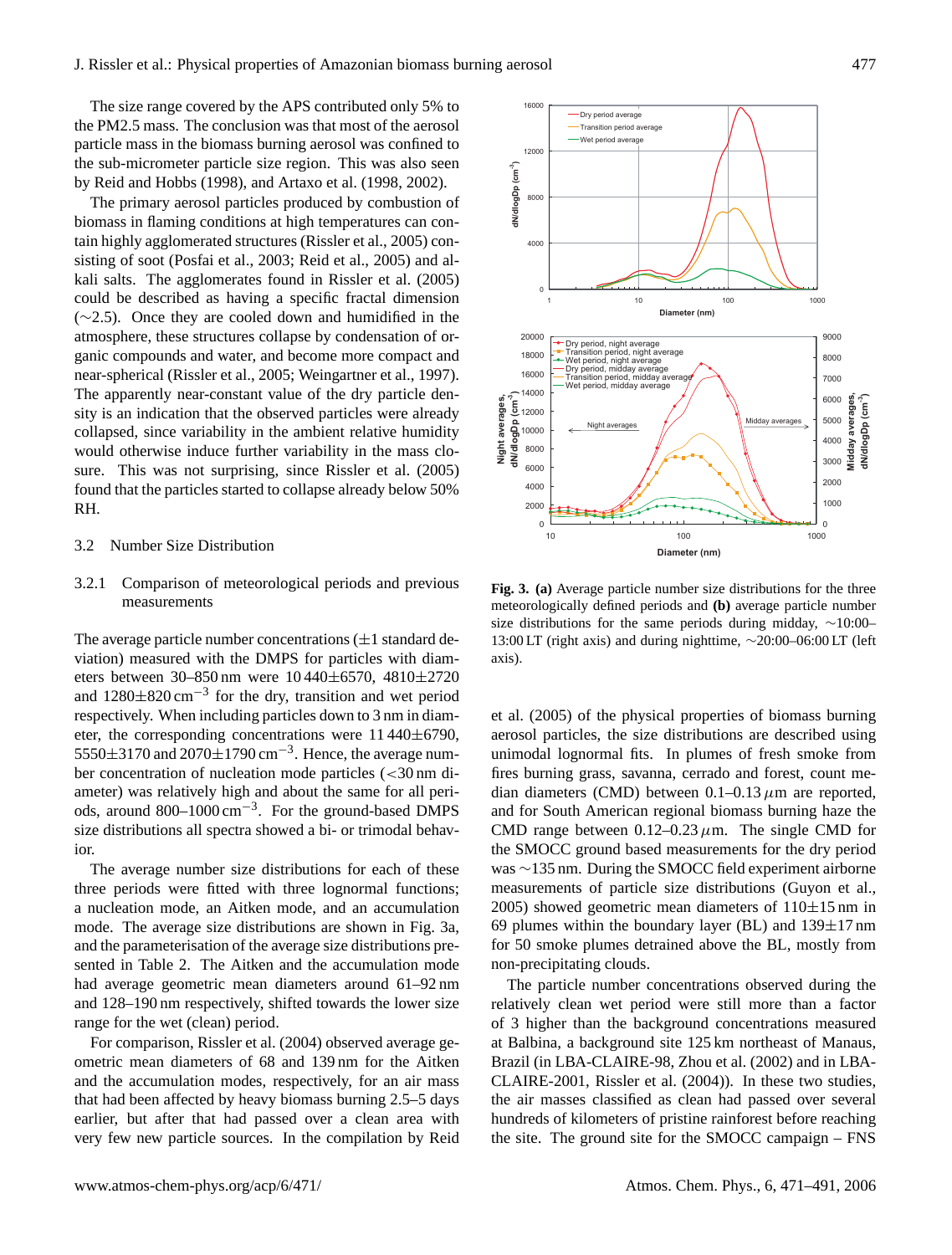**Table 2.** Statistics of the particle number size distribution. The average number size distribution (DMPS) for the period; dry (11 Sep–8 Oct 2005), transition (9 Oct–30 Oct, 2005) as well as the wet period (31 Oct–14 Nov) were fitted with three log normal distributions. Both the total average was fitted, the mid day averages (∼10:00–13:00 LT) as well as afternoon/night averages (15:00–20:00 LT). n denotes number of spectra available.

| Mode and period | Number conc.<br>$\rm (cm^{-3})$ | Geom. Mean diam.<br>(nm) | Geom. Stdev. | Number conc.<br>$\rm (cm^{-3})$ | Geom. Mean diam.<br>(nm) | Geom. Stdev. | Number conc.<br>$\rm (cm^{-3})$ | Geom. Mean diam.<br>(nm) | Geom. Stdev. |
|-----------------|---------------------------------|--------------------------|--------------|---------------------------------|--------------------------|--------------|---------------------------------|--------------------------|--------------|
|                 |                                 | Diurnal average          |              |                                 | Day average              |              |                                 | Afternoon/night average  |              |
| Dry period      | $n = 3560$                      |                          |              | $n = 407$                       |                          |              | $n = 596$                       |                          |              |
| Accumulation    | 5214                            | 190                      | 1.53         | 2119                            | 205                      | 1.48         | 4810                            | 165                      | 1.57         |
| Aitken          | 5213                            | 92                       | 1.63         | 2691                            | 98                       | 1.74         | 4803                            | 84                       | 1.61         |
| Nucleation      | 1090                            | 12                       | 1.82         | 453                             | 11                       | 2.00         | 1800                            | 11                       | 1.81         |
| Trans. period   | $n = 2857$                      |                          |              | $n = 351$                       |                          |              | $n = 555$                       |                          |              |
| Accumulation    | 3708                            | 131                      | 1.69         | 1789                            | 166                      | 1.55         | 2938                            | 149                      | 1.58         |
| Aitken          | 984                             | 66                       | 1.39         | 1087                            | 76                       | 1.50         | 1803                            | 73                       | 1.52         |
| Nucleation      | 841                             | 12                       | 1.89         | 392                             | 16                       | 2.13         | 1534                            | 10                       | 1.7          |
| Wet period      | $n = 2085$                      |                          |              | $n = 233$                       |                          |              | $n = 327$                       |                          |              |
| Accumulation    | 785                             | 128                      | 1.66         | 427                             | 165                      | 1.48         | 488                             | 145                      | 1.52         |
| Aitken          | 406                             | 61                       | 1.39         | 490                             | 68                       | 1.51         | 393                             | 62                       | 1.46         |
| Nucleation      | 849                             | 12                       | 1.82         | 325                             | 12                       | 2.00         | 1455                            | 10                       | 1.78         |



**Fig. 4.** The average 24-hour variation in particle concentrations for particles  $>30 \text{ nm}$  (right axis) and the fraction of hygroscopic particles (left axis), averaged for each of the three SMOCC periods.

 $-$  was located in an area of the Rondônia state that, except from heavy biomass burning, is influenced by human activities such as traffic, cooking and charcoal production. Furthermore, only the beginning of the wet period was studied during SMOCC, and some fires were still present regionally. Some pyrogenic aerosols and other pollutants must also be expected to have been transported into the region from upwind regions in the southern perimeter of the Amazon Basin.

# 3.2.2 Diel variation

A strong diel pattern was seen in the particle number concentrations (Fig. 4). This was a result of the changing structure of the lowest troposphere and the timing of the fire activities over the course of the day. In Fig. 4, the averaged 24-h variation in particle concentrations for particles >30 nm is shown for each of the three SMOCC periods. The increase in particle concentrations from the lowest daytime concentrations to the nighttime concentrations was a factor of 2.5, 1.9 and 1.8 for the dry, transition and wet periods respectively.

During nighttime, the average concentrations and number size distributions were fairly stable. Through the night a tendency with slightly decreasing particle concentrations was observed (Fig. 4) and for the most polluted period a slow and small increase in diameter was discerned. Since the PM0.85 (calculated from the DMPS measurements) showed no decrease in concentration, a plausible explanation for the decrease in number particle concentrations could be coagulation. Other possible mechanisms processing the aerosol are condensation and dry deposition. However, the particle physical properties are relatively constant during the night and the evolution small. Generally, no strong particle sources seem to be present, however, during some nights plumes from individual fires were observed.

A shift during daytime towards slightly larger sizes was seen in the average number size distributions. This is illustrated in Fig. 3b. Note that the nighttime and daytime distributions are plotted using different y-axes. The midday number size distributions were averaged for the time period when the concentrations stabilized at the lowest concentrations (∼10:00–13:00 LT). The average daytime CMD (for particles  $>$  30 nm) was 6%, 16% and 14% higher than the average nighttime values for the dry, transition and wet periods respectively. As will be described in section 3.4, the CMD of the estimated nighttime aerosol distributions of the residual layer were shifted by as much as 11%, 24% and 32% compared to the nighttime aerosol distributions of the nocturnal stable layer.

In addition to the lognormal fitting parameters of the average number size distributions, Table 2 also describes the midday average distributions (∼10:00–13:00 LT) as well as the afternoon/evening distributions (15:00–20:00 LT). The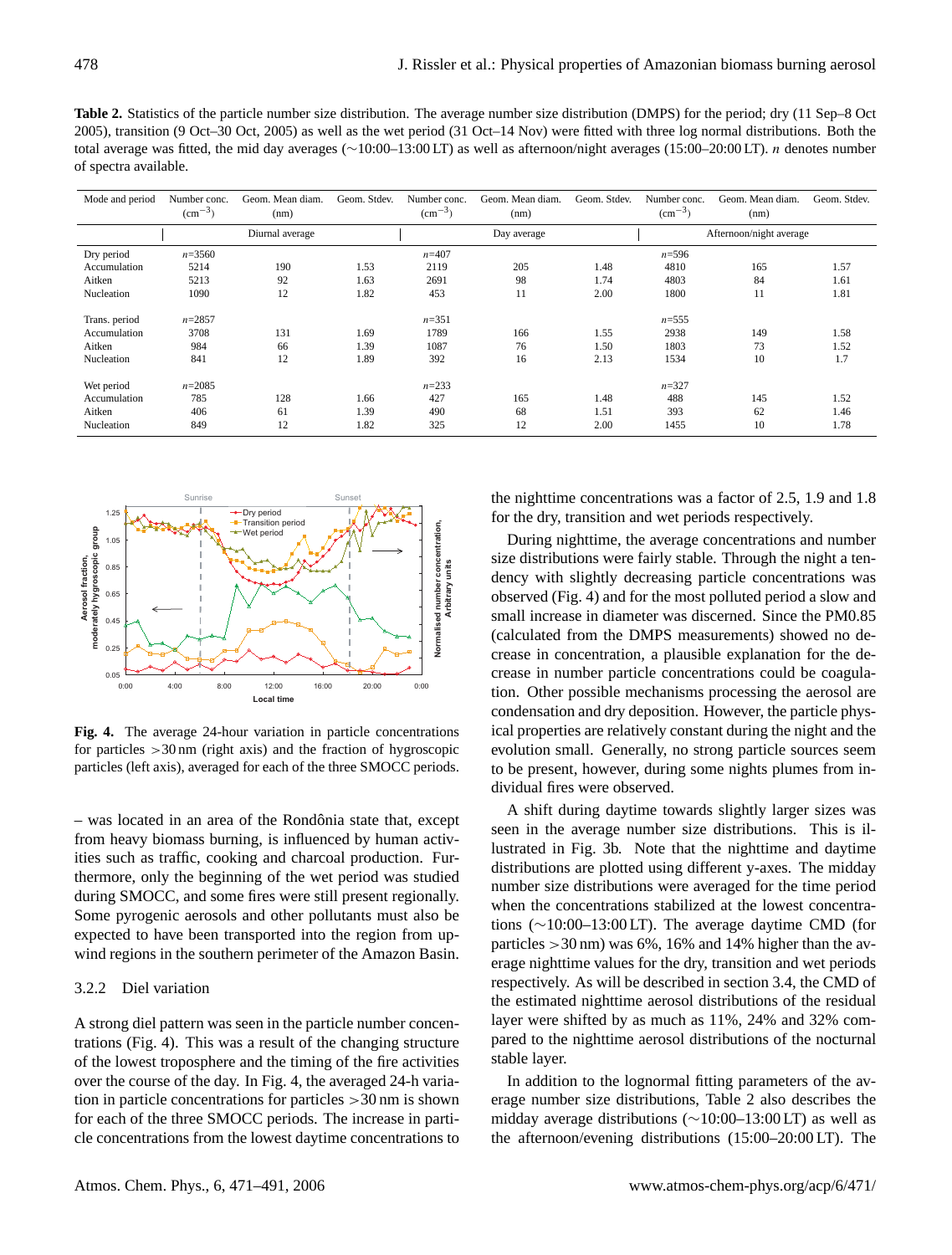midday distributions are representative for the time of day when particle number concentrations reach their lowest values. The reason for the minimum is twofold. Firstly, during daytime the CBL develops so that the cleaner air in the RL layer has mixed with the more polluted air from the previous NL, thus reducing the number concentrations. Secondly, the peak fire activity occurs in the middle to late afternoon (Prins et al., 1998) increasing the particle concentrations. The afternoon/evening distributions are representative for the aerosol during the peak fire activity.

A few days during the most heavily polluted period did not display the same diel pattern as most other days. During these days (21, 22 and partly 25 September) the daytime concentrations stayed high with particle concentrations  $\sim$ 20 000 cm<sup>-3</sup> (> 30 nm). This could be a sign of the convection being depressed due to the high particle concentration or cloudiness (Fuzzi et al.,  $2006<sup>1</sup>$ ).

# 3.2.3 Nucleation mode particles

During all three periods the grand average distributions had a geometric mean diameter for the nucleation mode at 12 nm, with modal average number concentrations around 800– 1000 cm−<sup>3</sup> (Table 2 and Fig. 3a). Although the number concentration of the nucleation mode particles displayed a clear diel variation (Fig. 5), it differed significantly from that of the larger particles (Fig. 4). The nucleation mode particles appeared strongly at about 05:00–07:00 LT, around sunrise. As the CBL developed, the particle counts were reduced and particles were only sporadically present during daytime. Normally the nucleation particles rapidly started to increase again around sunset, at about the time when the NL started to form. During the evenings and nighttime, nucleation mode particles were present in relatively high concentrations until around midnight.

This diel pattern is very similar to that seen previously in the wet-to-dry transition period at the clean background site near Balbina, (CLAIRE 2001, Rissler et al., 2004), despite the fact that these two sets of observations were made in distinctly different air masses and levels of pollution. This behavior of the nucleation mode – which appears to be characteristic for various seasons and locations in the Amazon region – is also decisively different from that observed at most other continental sites (Kulmala et al., 2004). Observations of nucleation mode particles were made also during the campaign CLAIRE-98 (Zhou et al., 2002) at the Balbina site during the wet period 1998, using the same DMPS system and data inversion procedure. However, these observations differed from what was observed here and during CLAIRE 2001. In Zhou et al. (2002) the nucleation mode particles were larger, fewer and did not show the same diel pattern. not display the same diel pattern as most other days. During these days (21, 22 and partit) 25 September) the day-<br>time concentrations stayed high with particle concentrations<br>
" $\sim$ 20000 cm<sup>-3</sup> ( $\sim$ 30 nm 2. This could b

During SMOCC, the nucleation mode was present – if using the same criterion as in CLAIRE 2001 (Rissler et al., 2004), requiring particle concentrations >60 cm<sup>-3</sup> for par-



**Fig. 5.** Diel variation in the nucleation mode particle concentration, averaged for each of the three SMOCC periods.

of the cases for the dry, transition and wet period respectively. The corresponding frequencies of occurrence during CLAIRE 2001 (Rissler et al., 2004) were around 70– 80% and during CLAIRE-98 44%. However, the nucleation mode concentrations were considerably higher during SMOCC (~800 cm<sup>-3</sup>) compared to during CLAIRE 2001 at the rain forest site in Balbina ( $\sim$ 300 cm<sup>-3</sup>).

As observed previously in the Amazon region, particles in the very low size range (∼3–5 nm) were only sporadically present, and not as abundant as would be expected if nucleation took place at the site. However, the particles were not very much larger, with the main concentration in the size range 10–15 nm.

In Zhou et al. (2002), a hypothesis was laid out that the nucleation mode particles formed at higher altitudes and were transported down to ground level by vertical mixing. This is not consistent with what was observed in the morning hours, since the nucleation mode appeared in the early morning hours when the depth of convection is still very low, both in this study and in CLAIRE 2001. Neither could this mechanism explain the presence of the nucleation mode during the evening hours. The mode was also occasionally present at daytime during rain events and when large cumulus passed the site, what could be consistent with the hypothesis of Zhou et al. (2002) about particles being transported down by downdrafts. The mechanism behind these various nucleation phenomena might be different.

The possibility that the mode was due to traffic on the road ∼800 m north east of the site could not be ruled out, but is not likely since the consistent diel pattern was found also during CLAIRE 2001 at Balbina, a site not close to any large roads. Also the number size distributions did not look like those expected from traffic. The nucleation mode particles found were smaller in size than generally observed from traffic. Furthermore, traffic does not solely produce nucleation particles but also larger particles, which were not observed (Kristensson et al., 2004). Neither did the chemical analysis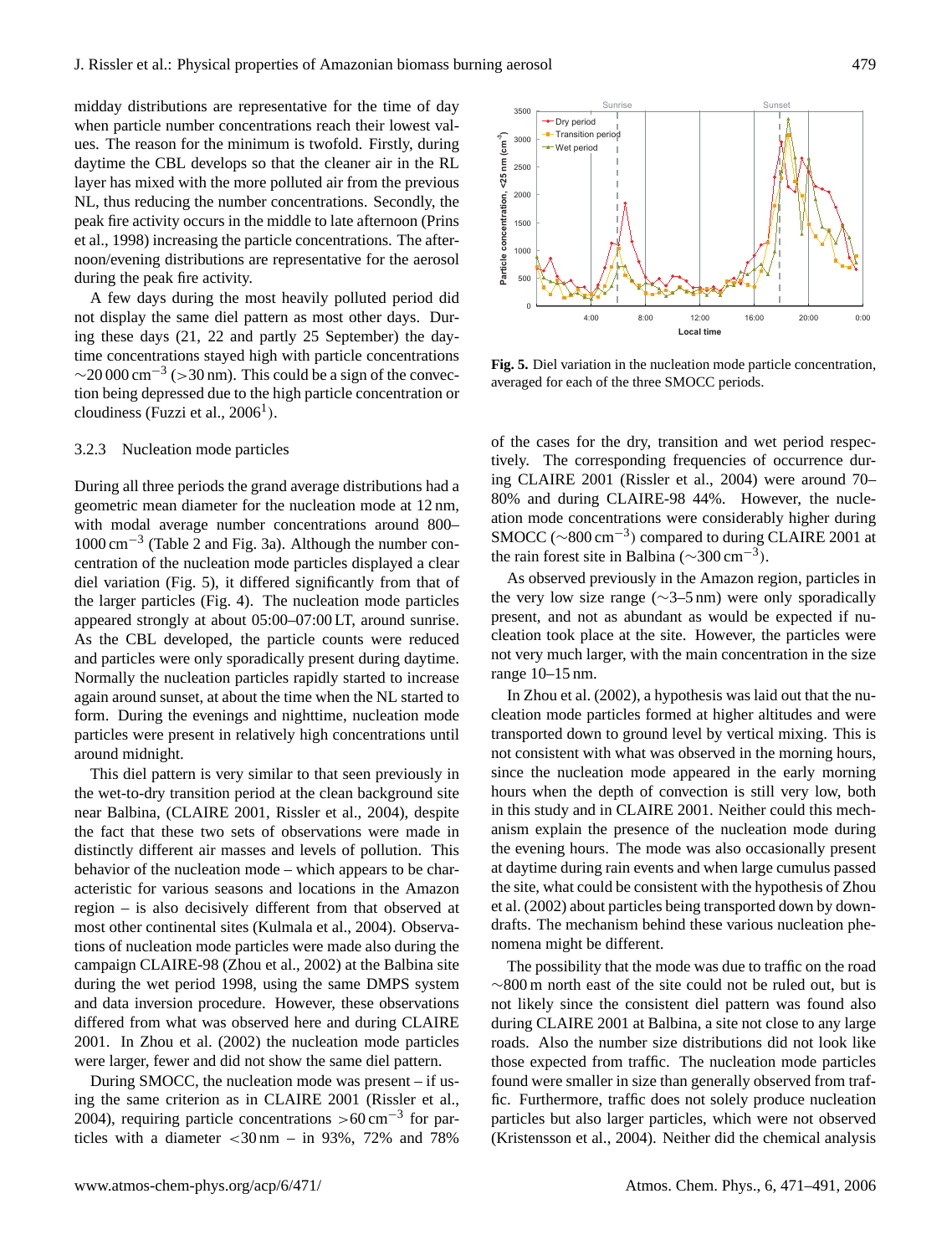show any large contribution from traffic (Fuzzi et al.,  $2006<sup>1</sup>$ ).

In Trebs et al. (2004) a diel pattern with a peak in total ammonium concentration around 08:00–09:00 LT was reported. This peak is not correlated with the peak in the nucleation mode particles and does most likely not have any connection to the observed nucleation events. Many questions remain about the mechanism behind the nucleation mode particles and the issue needs to be further investigated.

# 3.3 Hygroscopic behavior

The hygroscopic diameter growth was measured more or less continuously during the whole campaign, with short interruptions for calibration scans and setting of flows. The aerosol particles were in most cases found to be externally mixed with respect to their hygroscopic properties, and hence also with regard to chemical composition (Table 3). As described in Sect. 2.2.4, the particles were classified into two groups, denoted nearly hydrophobic and moderately hygroscopic. From the hygroscopic diameter growth factors (*Gf*) of each group, soluble volume fractions ( $\varepsilon_{AS}$ ) as well as number of moles soluble molecules or ions per unit volume dry particles  $(\kappa)$  were calculated using ammonium sulfate as reference compound (see Sect. 2.2.4).

The particle dry size selected by the H-TMDA closest to the CMD of the average size distributions was  $d<sub>p</sub>=110$  nm. At 90% RH, the average *Gf* for these particles were 1.09 and 1.26 for each hygroscopic group, respectively. This corresponds to  $\varepsilon_{AS} \approx 0.08$  and  $\varepsilon_{AS} \approx 0.27$ . The *Gf* increased slightly as a function of particle dry size, with the exception of the very smallest particles (<35 nm) of the moderately hygroscopic group (see Table 3). In general, the number fraction of the nearly hydrophobic group was larger for the Aitken mode particles (<100 nm in diameter) than for the larger accumulation mode particles (Fig. 6). The hygroscopic properties for each meteorological period are summarized in Table 3.

#### 3.3.1 Comparison between the meteorological time periods

The hygroscopic growth factors of both groups were surprisingly similar for each of the three periods, with a weak increase in growth of the moderately hygroscopic group when going from the heavily polluted period into the cleaner period. When comparing the three periods, the main difference in hygroscopic behavior was seen not in the growth factors, but in the number fraction of the two groups (Fig. 6). During the dry period, the aerosol was clearly dominated by particles belonging to the nearly hydrophobic group. As the wet season approached the aerosol number fraction for the moderately hygroscopic group increased. As a result the average number of soluble ions/molecules per particle (here including both hygroscopic groups) rises going into the cleaner period and consequently the total particle water uptake increases. During the wet period, the moderately hygroscopic particles dominated for aerosol particles >135 nm.

## 3.3.2 Diel variation

The averaged 24-hour variations in the hygroscopic growth factor and the aerosol fraction displayed a diel pattern. In the morning hours, as the eroding NL started to mix with air from the RL, the fraction of moderately hygroscopic particles increased significantly. The increase was most pronounced during the transition and the wet period. The diel pattern in the aerosol number fraction of the hygroscopic groups correlates rather well with the diel pattern in number concentration (Fig. 4). The variations in hygroscopic growth factors over the course of the day were small, as was the variation growth factors comparing the three SMOCC periods. The diel fluctuations could only be observed in the growth of particles belonging to the nearly hydrophobic group, and showed a maximum relative increase during daytime of (*dGf/Gf)*∼5%. Such small fluctuations were seen for all meteorological periods. In Table 3b the hygroscopic behavior observed during midday (∼10:00–13:00 LT) is presented, representative of the aerosol properties during cloud formation.

## 3.3.3 RH scans

Occasionally during the SMOCC campaign, the H-TDMA was set to scan over RH instead of particle dry size. The RH was then varied from ∼30% up to ∼90%, for 165 nm particles. The RH scans were performed in order to study whether the hygroscopic properties observed at RH=90% can be used to deduce information also for intermediate RH values. The water uptake as a function of RH is important for the radiative transfer in the troposphere (aerosol direct radiative effect), aqueous phase chemistry, and phase partitioning of highly water-soluble gases such as HNO<sub>3</sub>. Also, the water uptake can be used in various corrections needed to evaluate data from aerosol samplers operating at humidified conditions.

The available RH scans were classified into five groups as being either dry period afternoon/night scans (performed 22, 25 and 26 September 2002 ∼15:00–19:00 LT), dry period midday scans (performed 24 and 26 September 2002 ∼09:00–14:00 LT), transition period afternoon/night scans (performed 16 October 2002 ∼15:00–18:00 LT), transition period midday scans (performed 11 Sept and 16 October 2002 ∼10:00–14:00 LT) and wet period afternoon/night scans (14 November 2002 ∼21:00–24:00 LT). No RH scans were performed during midday for the wet period.

The RH scans did not display any obvious step-like deliquescent behavior (Fig. 7). Instead, all scans could be fitted with a continuous one-parameter function,

$$
Gf = \left[1 + A \cdot \left(\frac{RH/100}{1 - RH/100}\right)\right]^{\frac{1}{3}}
$$
 (2)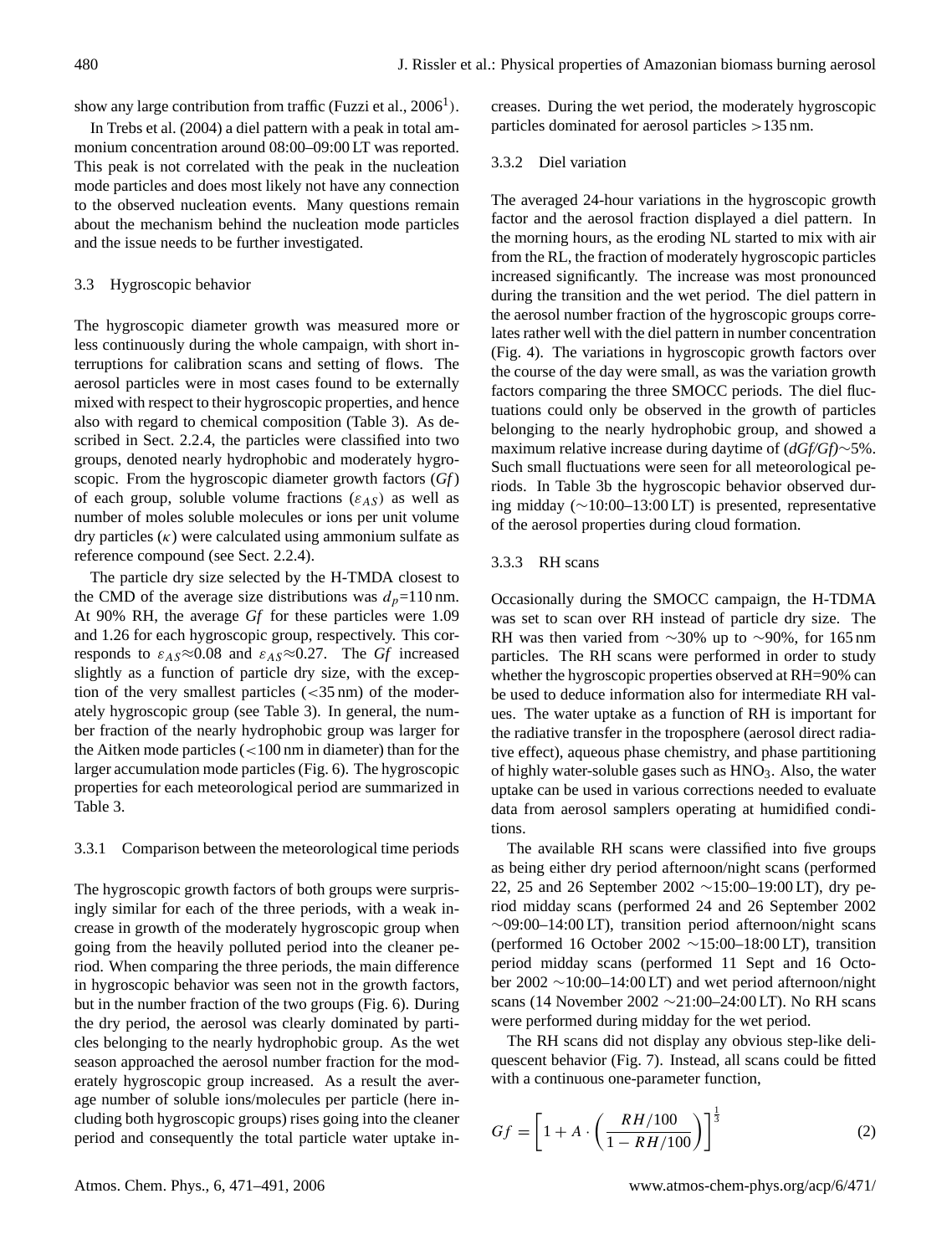| Diurnal average                                          | Dry particle diameter |             |                 |             |             |             |             |             |
|----------------------------------------------------------|-----------------------|-------------|-----------------|-------------|-------------|-------------|-------------|-------------|
| Growth factor at 90% RH                                  | $20 \text{ nm}$       | 35 nm       | $50 \text{ nm}$ | 75nm        | 110 nm      | 165 nm      | 265 nm      | 440 nm      |
| Dry period                                               |                       |             |                 |             |             |             |             |             |
| Number of observations                                   | 333                   | 507         | 529             | 531         | 530         | 538         | 530         | 356         |
| Nearly hydrophobic particles                             |                       |             |                 |             |             |             |             |             |
| Frequency of occurrence                                  | 77 %                  | 99 %        | 100 %           | 100 %       | 100 %       | 99 %        | 99 %        | 93 %        |
| $Gf \pm 1$ s.d.                                          | 1.065                 | 1.060       | 1.065           | 1.070       | 1.082       | 1.100       | 1.117       | 1.102       |
|                                                          | $\pm 0.030$           | $\pm 0.024$ | ±0.022          | ±0.025      | $\pm 0.027$ | $\pm 0.029$ | ±0.035      | $\pm 0.044$ |
| Number fraction                                          | 0.91                  | 0.94        | 0.95            | 0.91        | 0.88        | 0.84        | 0.69        | 0.47        |
| (when present)                                           | $\pm 0.21$            | $\pm 0.11$  | $\pm 0.08$      | $\pm 0.11$  | $\pm 0.15$  | $\pm 0.21$  | $\pm 0.29$  | $\pm 0.24$  |
| $\varepsilon_{AS}$                                       | 0.071                 | 0.064       | 0.063           | 0.064       | 0.071       | 0.084       | 0.097       | 0.082       |
| $\kappa$ (/m <sup>3</sup> )                              | 2868                  | 2584        | 2549            | 2554        | 2850        | 3388        | 3900        | 3283        |
| A                                                        | 0.019                 | 0.021       | 0.023           | 0.025       | 0.030       | 0.037       | 0.044       | 0.037       |
| Moderately hygrosc. particles                            |                       |             |                 |             |             |             |             |             |
| Frequency of occurrence                                  | 54 %                  | 30 %        | 35 %            | 49 %        | 49 %        | 51 %        | 66 %        | 92 %        |
| $Gf \pm 1$ s.d.                                          | 1.247                 | 1.200       | 1.226           | 1.222       | 1.236       | 1.260       | 1.263       | 1.287       |
|                                                          | $\pm 0.086$           | $\pm 0.071$ | ±0.058          | $\pm 0.053$ | ±0.044      | ±0.043      | ±0.043      | $\pm 0.038$ |
| Number fraction                                          | 0.56                  | 0.23        | 0.15            | 0.18        | 0.24        | 0.32        | 0.48        | 0.62        |
|                                                          |                       | $\pm 0.19$  | ±0.076          | $\pm 0.086$ | $\pm 0.14$  | $\pm 0.22$  | $\pm 0.22$  | $\pm 0.21$  |
| (when present)                                           | $\pm 0.38$            |             |                 |             |             |             |             |             |
| $\mathcal{E}_{AS}$                                       | 0.365                 | 0.240       | 0.252           | 0.229       | 0.233       | 0.252       | 0.247       | 0.269       |
| $\kappa$ (/m <sup>3</sup> )                              | 14652                 | 9663        | 10111           | 9199        | 9358        | 10118       | 9946        | 10828       |
| A                                                        | 0.104                 | 0.081       | 0.094           | 0.092       | 0.099       | 0.111       | 0.113       | 0.126       |
| A, both modes                                            | 0.045                 | 0.025       | 0.027           | 0.031       | 0.038       | 0.049       | 0.066       | 0.087       |
| <b>Transition period</b>                                 |                       |             |                 |             |             |             |             |             |
| Number of observations                                   | 251                   | 323         | 351             | 346         | 344         | 354         | 324         | 241         |
| Nearly hydrophobic particles                             |                       |             |                 |             |             |             |             |             |
| Frequency of occurrence                                  | 72 %                  | 95 %        | 97 %            | 98 %        | 98 %        | 96 %        | 97 %        | 95 %        |
| $Gf \pm 1$ s.d.                                          | 1.065                 | 1.072       | 1.073           | 1.079       | 1.089       | 1.099       | 1.115       | 1.096       |
|                                                          | $\pm 0.029$           | $\pm 0.024$ | ±0.026          | $\pm 0.030$ | ±0.034      | $\pm 0.034$ | $\pm 0.037$ | $\pm 0.040$ |
| Number fraction                                          | 0.83                  | 0.93        | 0.91            | 0.87        | 0.77        | 0.62        | 0.42        | 0.41        |
| (when present)                                           | $\pm 0.22$            | $\pm 0.12$  | $\pm 0.12$      | $\pm 0.14$  | $\pm 0.22$  | $\pm 0.26$  | $\pm 0.19$  | $\pm 0.13$  |
| $\mathcal{E}_{AS}$                                       | 0.0849                | 0.0779      | 0.0724          | 0.0722      | 0.0779      | 0.0838      | 0.0951      | 0.0767      |
| $\kappa$ (/m <sup>3</sup> )                              | 3413                  | 3133        | 2910            | 2903        | 3129        | 3367        | 3823        | 3082        |
| А                                                        | 0.023                 | 0.026       | 0.026           | 0.028       | 0.032       | 0.036       | 0.043       | 0.035       |
| Moderately hygrosc. particles                            |                       |             |                 |             |             |             |             |             |
| Frequency of occurrence                                  | 74 %                  | 40 %        | 51 %            | 64 %        | 72 %        | 86 %        | 96 %        | 100 %       |
| $Gf \pm 1$ s.d.                                          | 1.260                 | 1.231       | 1.223           | 1.243       | 1.255       | 1.264       | 1.283       | 1.317       |
|                                                          | $\pm 0.087$           | $\pm 0.068$ | $\pm 0.050$     | $\pm 0.053$ | $\pm 0.044$ | $\pm 0.034$ | $\pm 0.039$ | $\pm 0.034$ |
| Number fraction                                          | 0.55                  | 0.30        | 0.23            | 0.24        | 0.34        | 0.47        | 0.62        | 0.62        |
| (when present)                                           | $\pm 0.36$            | $\pm 0.29$  | $\pm 0.21$      | $\pm 0.19$  | $\pm 0.22$  | $\pm 0.24$  | $\pm 0.16$  | $\pm 0.15$  |
| $\mathcal{E}_{AS}$                                       | 0.387                 | 0.283       | 0.247           | 0.255       | 0.255       | 0.255       | 0.270       | 0.306       |
| $\kappa$ (/m <sup>3</sup> )                              | 15573                 | 11365       | 9929            | 10242       | 10267       | 10264       | 10867       | 12296       |
| А                                                        | 0.111                 | 0.096       | 0.092           | 0.102       | 0.109       | 0.113       | 0.123       | 0.143       |
| A, both modes                                            | 0.059                 | 0.034       | 0.034           | 0.039       | 0.051       | 0.067       | 0.090       | 0.101       |
| Wet period                                               |                       |             |                 |             |             |             |             |             |
| Number of observations                                   | 159                   | 197         | 205             | 205         | 205         | 206         | 204         | 166         |
| <b>Nearly hydrophobic particles</b>                      |                       |             |                 |             |             |             |             |             |
| Frequency of occurrence                                  | 67 %                  | 85 %        | 86 %            | 95 %        | 96 %        | 89 %        | 92 %        | 87 %        |
| $Gf \pm 1$ s.d.                                          | 1.055                 | 1.081       | 1.090           | 1.092       | 1.092       | 1.107       | 1.125       | 1.085       |
|                                                          | $\pm 0.031$           | $\pm 0.026$ | ±0.026          | ±0.032      | ±0.033      | $\pm 0.036$ | $\pm 0.039$ | $\pm 0.056$ |
| Number fraction                                          | 0.670                 | 0.917       | 0.906           | 0.769       | 0.541       | 0.397       | 0.343       | 0.405       |
| (when present)                                           | $\pm 0.27$            | $\pm 0.17$  | $\pm 0.19$      | $\pm 0.26$  | $\pm 0.26$  | $\pm 0.21$  | $\pm 0.17$  | $\pm 0.2$   |
|                                                          | 0.071                 | 0.088       | 0.090           | 0.086       | 0.080       | 0.091       | 0.104       | 0.069       |
| $\mathcal{E}_{AS}$<br>$\kappa\,(/\mathrm{m}^3)$          | 2838                  | 3552        | 3614            | 3438        | 3222        | 3660        | 4199        | 2764        |
| A                                                        | 0.019                 | 0.029       |                 | 0.034       |             | 0.040       |             |             |
|                                                          |                       |             | 0.033           |             | 0.033       |             | 0.047       | 0.031       |
| Moderately hygrosc. particles<br>Frequency of occurrence |                       |             |                 |             | 90 %        | 99 %        | 100 %       | 99 %        |
|                                                          | 82 %                  | 40 %        | 40 %            | 60 %        |             |             |             |             |
| $Gf \pm 1$ s.d.                                          | 1.216                 | 1.210       | 1.211           | 1.243       | 1.269       | 1.285       | 1.323       | 1.352       |
|                                                          | $\pm 0.060$           | ±0.066      | ±0.051          | $\pm 0.039$ | $\pm 0.034$ | $\pm 0.036$ | $\pm 0.049$ | $\pm 0.053$ |
| Number fraction                                          | 0.67                  | 0.56        | 0.54            | 0.45        | 0.53        | 0.66        | 0.69        | 0.65        |
| (when present)                                           | $\pm 0.32$            | $\pm 0.38$  | $\pm 0.38$      | $\pm 0.27$  | $\pm 0.24$  | $\pm 0.23$  | $\pm 0.19$  | $\pm 0.22$  |
| $\varepsilon_{AS}$                                       | 0.310                 | 0.253       | 0.232           | 0.254       | 0.272       | 0.280       | 0.320       | 0.352       |
| $\kappa\,(m^3)$                                          | 12472                 | 10182       | 9327            | 10200       | 10936       | 11271       | 12850       | 14134       |
| A                                                        | 0.089                 | 0.086       | 0.086           | 0.103       | 0.116       | 0.124       | 0.146       | 0.164       |
| A, both modes                                            | 0.057                 | 0.042       | 0.044           | 0.052       | 0.073       | 0.094       | 0.115       | 0.117       |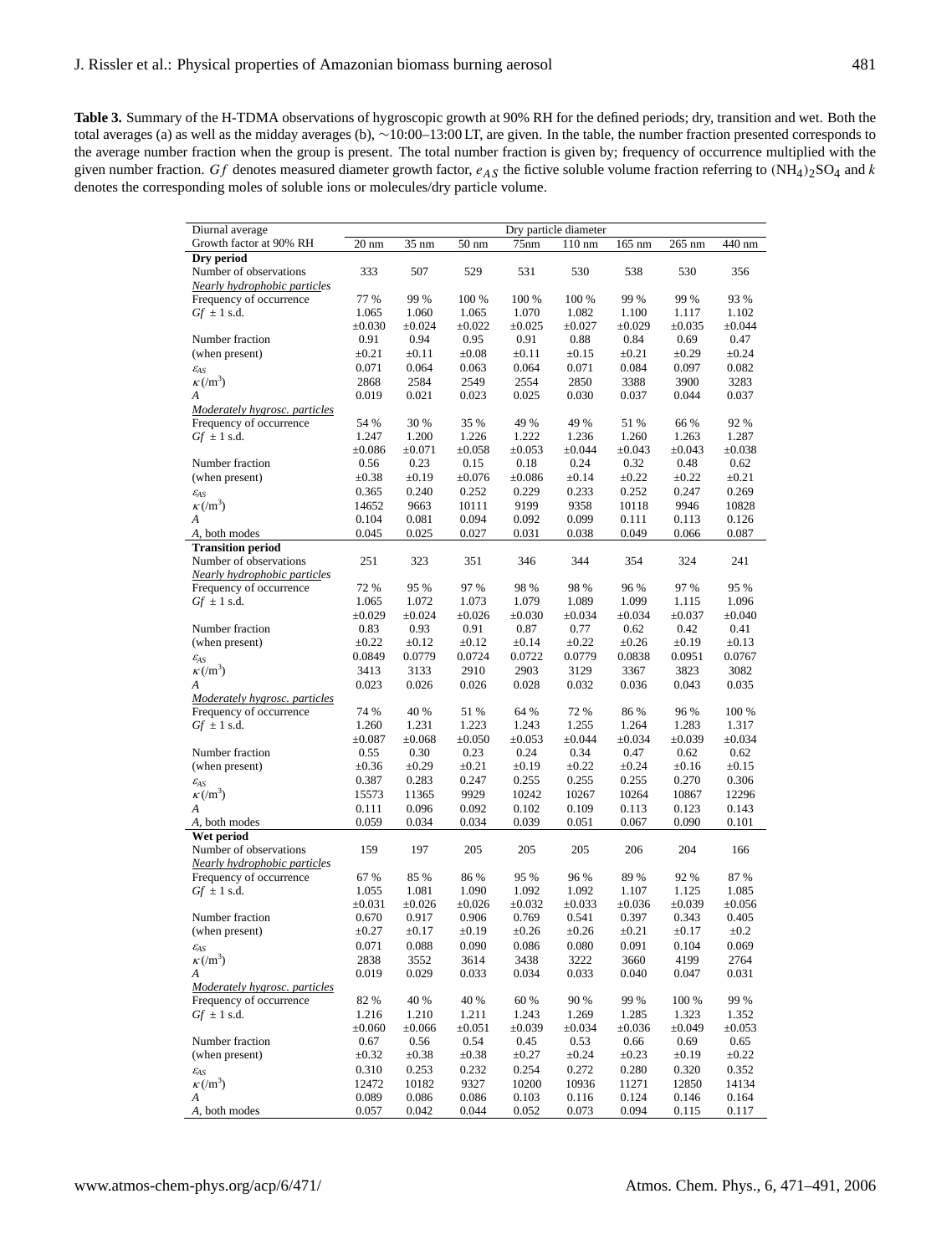# **Table 3.** Continued.

| Midday average (10:00-13:00                                    |                 |             |                 | Dry particle diameter |             |             |             |             |
|----------------------------------------------------------------|-----------------|-------------|-----------------|-----------------------|-------------|-------------|-------------|-------------|
| LT), Growth factor at 90% RH                                   | $20 \text{ nm}$ | 35 nm       | $50 \text{ nm}$ | 75 nm                 | $110$ nm    | 165 nm      | 265 nm      | 440 nm      |
| Dry period                                                     |                 |             |                 |                       |             |             |             |             |
| Number of observations                                         | 46              | 58          | 55              | 66                    | 57          | 59          | 58          | 37          |
| Nearly hydrophobic particles                                   |                 |             |                 |                       |             |             |             |             |
| Frequency of occurrence                                        | 70%             | 95%         | 100%            | 100%                  | 100%        | 97%         | 98%         | 84%         |
| $Gf \pm 1$ s.d.                                                | 1.073           | 1.078       | 1.085           | 1.090                 | 1.100       | 1.124       | 1.135       | 1.110       |
|                                                                | $\pm 0.030$     | $\pm 0.019$ | $\pm 0.020$     | $\pm 0.022$           | $\pm 0.027$ | $\pm 0.024$ | $\pm 0.029$ | $\pm 0.038$ |
| Number fraction                                                | 0.86            | 0.94        | 0.95            | 0.91                  | 0.81        | 0.81        | 0.64        | 0.40        |
| (when present)                                                 | $\pm 0.29$      | $\pm 0.14$  | $\pm 0.10$      | $\pm 0.11$            | $\pm 0.20$  | $\pm 0.24$  | $\pm 0.31$  | $\pm 0.27$  |
| $\mathcal{E}_{AS}$                                             | 0.095           | 0.084       | 0.084           | 0.083                 | 0.088       | 0.106       | 0.114       | 0.088       |
| $\kappa$ (/m <sup>3</sup> )                                    | 3830            | 3384        | 3376            | 3334                  | 3526        | 4266        | 4564        | 3554        |
| A                                                              | 0.026           | 0.028       | 0.031           | 0.033                 | 0.037       | 0.047       | 0.051       | 0.041       |
| Moderately hygrosc, particles                                  |                 |             |                 |                       |             |             |             |             |
| Frequency of occurrence                                        | 50%             | 26%         | 35%             | 56%                   | 67%         | 63%         | 76%         | 92%         |
| $Gf \pm 1$ s.d.                                                | 1.208           | 1.209       | 1.270           | 1.248                 | 1.247       | 1.278       | 1.284       | 1.277       |
|                                                                | $\pm 0.062$     | $\pm 0.062$ | $\pm 0.070$     | ±0.056                | ±0.060      | ±0.055      | $\pm 0.063$ | $\pm 0.041$ |
| Number fraction                                                | 0.80            | $0.4 \pm$   | 0.15            | 0.17                  | 0.29        | 0.34        | 0.49        | 0.72        |
| (when present)                                                 | $\pm 0.31$      | 0.334       | $\pm 0.11$      | $\pm 0.10$            | $\pm 0.18$  | $\pm 0.29$  | $\pm 0.27$  | $\pm 0.22$  |
| $\mathcal{E}_{AS}$                                             | 0.297           | 0.252       | 0.312           | 0.261                 | 0.247       | 0.274       | 0.274       | 0.259       |
| $\kappa$ (/m <sup>3</sup> )                                    | 11944           | 10109       | 12536           | 10479                 | 9942        | 10993       | 11009       | 10402       |
| A                                                              | 0.085           | 0.085       | 0.117           | 0.105                 | 0.104       | 0.121       | 0.124       | 0.120       |
| A, both modes                                                  | 0.049           | 0.034       | 0.035           | 0.039                 | 0.050       | 0.062       | 0.079       | 0.094       |
| <b>Transition period</b><br>Number of observations             | 35              | 42          | 42              | 41                    | 41          | 40          | 38          | 22          |
| Nearly hydrophobic particles                                   |                 |             |                 |                       |             |             |             |             |
| Frequency of occurrence                                        | 37%             | 86%         | 95%             | 100%                  | 90%         | 85%         | 95%         | 86%         |
| $Gf \pm 1$ s.d.                                                | 1.081           | 1.102       | 1.105           | 1.109                 | 1.116       | 1.127       | 1.141       | 1.099       |
|                                                                | $\pm 0.031$     | $\pm 0.018$ | $\pm 0.021$     | $\pm 0.022$           | $\pm 0.030$ | $\pm 0.027$ | $\pm 0.035$ | $\pm 0.036$ |
| Number fraction                                                | 0.59            | 0.88        | 0.89            | 0.82                  | 0.66        | 0.46        | 0.32        | 0.34        |
| (when present)                                                 | $\pm 0.30$      | $\pm 0.16$  | $\pm 0.11$      | $\pm 0.15$            | $\pm 0.21$  | $\pm 0.21$  | $\pm 0.16$  | $\pm 0.11$  |
| $\mathcal{E}_{AS}$                                             | 0.107           | 0.113       | 0.106           | 0.102                 | 0.104       | 0.109       | 0.119       | 0.079       |
| $\kappa$ (/m <sup>3</sup> )                                    | 4284            | 4533        | 4255            | 4096                  | 4163        | 4386        | 4787        | 3182        |
| A                                                              | 0.029           | 0.038       | 0.039           | 0.040                 | 0.043       | 0.048       | 0.054       | 0.037       |
| Moderately hygrosc. particles                                  |                 |             |                 |                       |             |             |             |             |
| Frequency of occurrence                                        | 94%             | 57%         | 62%             | 88%                   | 98%         | 98%         | 100%        | 100%        |
| $Gf \pm 1$ s.d.                                                | 1.213           | 1.247       | 1.239           | 1.286                 | 1.269       | 1.268       | 1.292       | 1.320       |
|                                                                | $\pm 0.064$     | $\pm 0.083$ | $\pm 0.065$     | $\pm 0.057$           | $\pm 0.053$ | $\pm 0.037$ | $\pm 0.039$ | $\pm 0.032$ |
| Number fraction                                                | 0.83            | 0.42        | 0.24            | 0.20                  | 0.41        | 0.6         | 0.70        | 0.71        |
| (when present)                                                 | $\pm 0.28$      | $\pm 0.37$  | $\pm 0.27$      | $\pm 0.15$            | $\pm 0.27$  | $\pm 0.24$  | $\pm 0.17$  | $\pm 0.16$  |
| $\mathcal{E}_{AS}$                                             | 0.306           | 0.307       | 0.270           | 0.309                 | 0.274       | 0.261       | 0.282       | 0.309       |
| $\kappa$ (/m <sup>3</sup> )                                    | 12307           | 12355       | 10844           | 12438                 | 11001       | 10481       | 11319       | 12423       |
| A                                                              | 0.087           | 0.105       | 0.100           | 0.125                 | 0.116       | 0.116       | 0.129       | 0.144       |
| A, both modes                                                  | 0.075           | 0.054       | 0.048           | 0.055                 | 0.073       | 0.089       | 0.106       | 0.112       |
| Wet period                                                     |                 |             |                 |                       |             |             |             |             |
| Number of observations                                         | 21              | 25          | 22              | 24                    | 27          | 31          | 35          | 27          |
| <b>Nearly hydrophobic particles</b><br>Frequency of occurrence | 24%             | 52%         | 86%             | 83%                   | 85%         | 81%         | 91%         | 78%         |
| $Gf \pm 1$ s.d.                                                | 1.054           | 1.096       | 1.128           | 1.124                 | 1.115       | 1.120       | 1.146       | 1.112       |
|                                                                | $\pm 0.028$     | $\pm 0.030$ | $\pm 0.016$     | $\pm 0.018$           | $\pm 0.031$ | ±0.034      | $\pm 0.036$ | $\pm 0.066$ |
| Number fraction                                                | 0.40            | 0.88        |                 | 0.74                  | 0.36        | 0.18        | 0.2         | 0.37        |
| (when present)                                                 | $\pm 0.34$      | $\pm 0.26$  | $1.00 \pm 0$    | $\pm 0.29$            | $\pm 0.25$  | $\pm 0.64$  | $\pm 0.14$  | $\pm 0.24$  |
| $\mathcal{E}_{AS}$                                             | 0.070           | 0.105       | 0.131           | 0.117                 | 0.102       | 0.103       | 0.124       | 0.092       |
| $\kappa$ (/m <sup>3</sup> )                                    | 2818            | 4230        | 5274            | 4717                  | 4103        | 4151        | 4986        | 3711        |
| Α                                                              | 0.019           | 0.035       | 0.048           | 0.047                 | 0.043       | 0.045       | 0.056       | 0.042       |
| Moderately hygrosc. particles                                  |                 |             |                 |                       |             |             |             |             |
| Frequency of occurrence                                        | 95%             | 64%         | 14%             | 58%                   | 93%         | 100%        | 100%        | 96%         |
| $Gf \pm 1$ s.d.                                                | 1.180           | 1.173       | 1.180           | 1.225                 | 1.256       | 1.269       | 1.318       | 1.350       |
|                                                                | $\pm 0.029$     | $\pm 0.038$ | ±0.0047         | $\pm 0.034$           | $\pm 0.037$ | $\pm 0.036$ | $\pm 0.055$ | $\pm 0.062$ |
| Number fraction                                                | 0.95            | 0.85        |                 | 0.66                  | 0.75        | 0.86        | 0.77        | 0.74        |
| (when present)                                                 | $\pm 0.11$      | $\pm 0.31$  | $1.00 \pm 0$    | $\pm 0.26$            | $\pm 0.18$  | $\pm 0.092$ | $\pm 0.15$  | $\pm 0.22$  |
| $\mathcal{E}_{AS}$                                             | 0.251           | 0.201       | 0.192           | 0.231                 | 0.256       | 0.262       | 0.315       | 0.349       |
| $\kappa\,(m^3)$                                                | 10075           | 8081        | 7722            | 9280                  | 10294       | 10514       | 12658       | 14021       |
| A                                                              | 0.072           | 0.068       | 0.072           | 0.093                 | 0.109       | 0.116       | 0.144       | 0.162       |
| A, both modes                                                  | 0.066           | 0.053       | 0.051           | 0.064                 | 0.088       | 0.105       | 0.124       | 0.128       |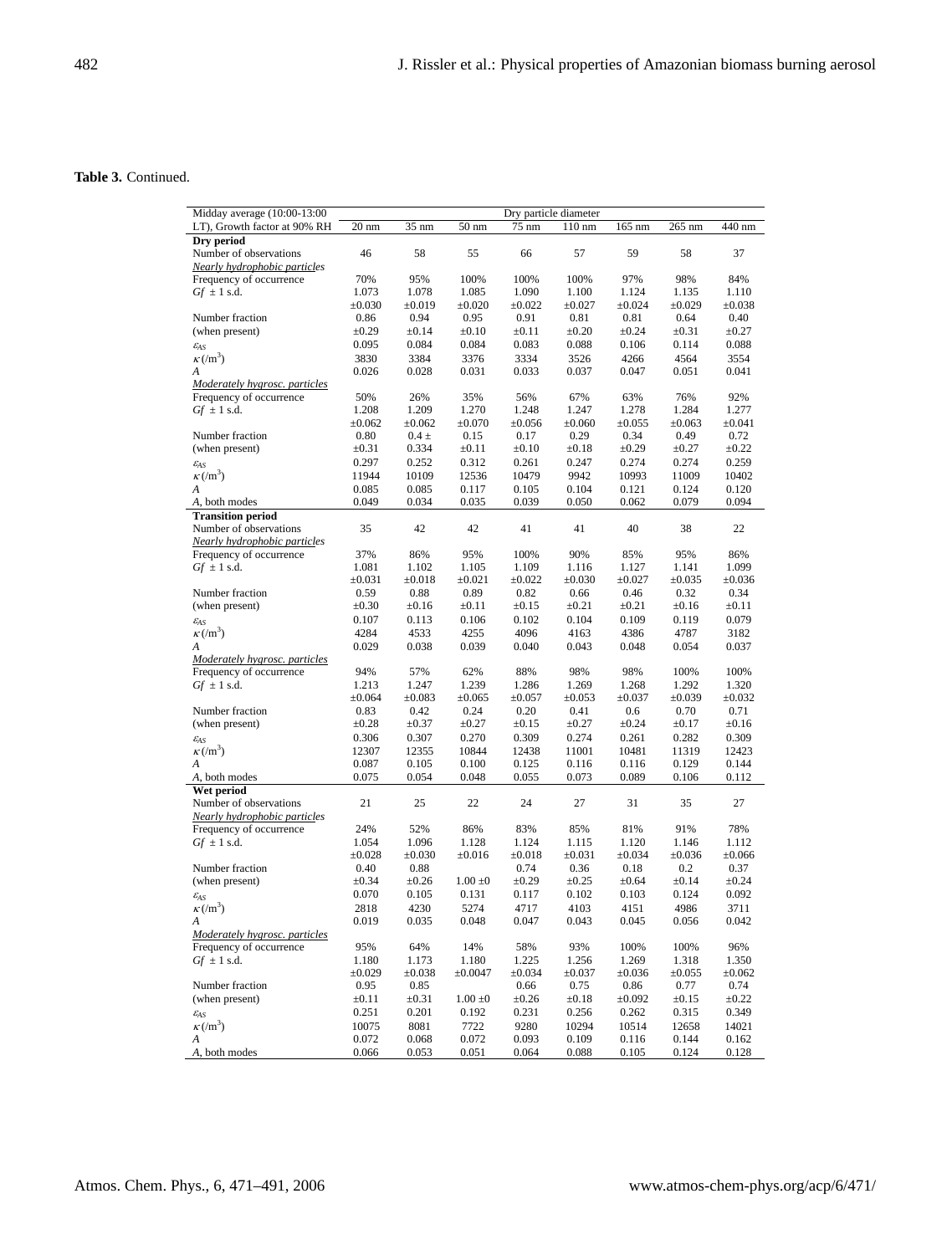

**Fig. 6.** Average particle number size distributions (bold line) for the three meteorological periods separated into the nearly hydrophobic (thin line) and moderately hygroscopic group (dashed line).

where A was the only fitted parameter needed to account for the observed growth as a function of RH (in %). The formula is based on classical Köhler theory and is derived and described in Kreidenweis et al. (2005), in a form originally using three fitted parameters. In Köhler theory, more strictly, water activity  $(a_w)$  should replace RH in Eq. (2). Equation (2) and the values of A presented in (Tables 3 and 4) describe the water uptake at subsaturations and we do not recommend extrapolation >95% RH.

The parameterized *Gf* as well as the measured values are shown, for two of the periods, in Fig. 7. Since the nearly hydrophobic and moderately hygroscopic groups could not be separated at RH<80%, both hygroscopic groups were added to provide one average growth factor for each H-TMDA scan. Plotted in Fig. 7 are also the average *Gf*s of the 90% scans, taken for the same meteorological period. The difference seen in hygroscopic growth (as well as in A when comparing A for the 165 nm 90% scans in Tables 3 and 4) is due to the short time periods during which the RH scans were performed. The fitted A values for the RH scans are presented in Table 4. The values of A presented in Table 3 are more representative for the longer meteorological time periods, and we recommend that these values should be used to estimate typical hygroscopic growth factors for each of the meteorological periods.



**Fig. 7.** The *Gf* as a function of RH - parameterized and measured values - for two selected periods. The *Gf* represent the average growth of both groups. The yellow marks are the average growths of the 90% scans, taken for the same period.

The single-parameter fit used here implicitly assumes that the number of moles of soluble ions or molecules per dry particle volume does not change with RH in the interval 30– 90% for any of the five RH scan groups. The quality of the fits did not improve significantly when applying three fitted parameters, as in Kreidenweis et al. (2005) and Dick et al. (2000). Additional free parameters could otherwise be used to partly account for the behavior of non-ideal solutions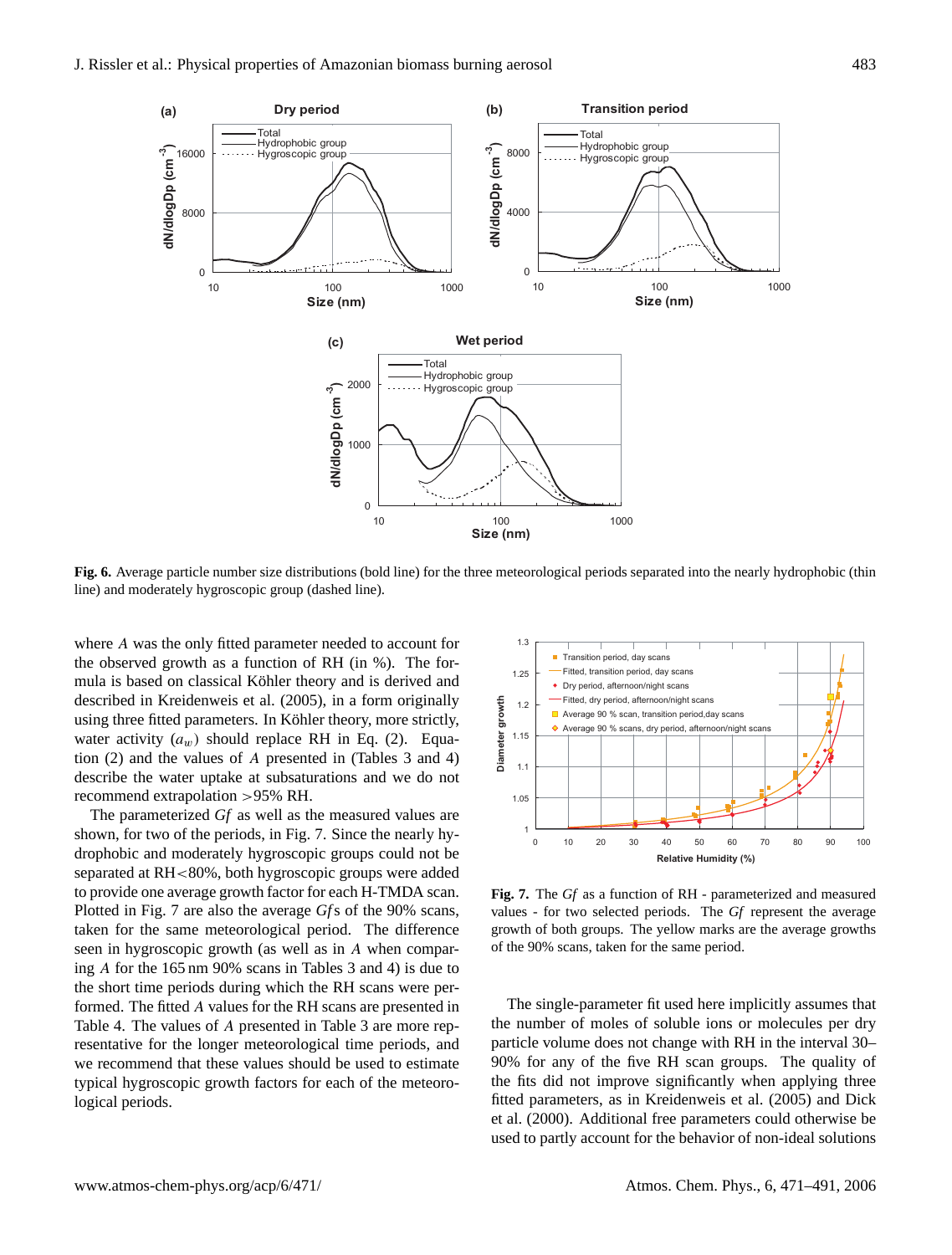| Dry period day scans | Dry period afternoon/<br>night scans | Trans. period day scans | Trans. period afternoon/<br>night scans | Wet period afternoon/<br>night scan |
|----------------------|--------------------------------------|-------------------------|-----------------------------------------|-------------------------------------|
| 0.065                | 0.048                                | 0.070                   | 0.061                                   | 0.077                               |

**Table 4.** Parameterizations of the RH scans (165 nm), see Eq. (2).

**Table 5.** Parameterizations of A as a function of size, see Eq. (3).

|                       | B      | C            |             |
|-----------------------|--------|--------------|-------------|
| Dry period average    | 0.0124 | 0.000127     | $-0.000214$ |
| Trans. period average | 0.0668 | 0.0000261    | $-0.0845$   |
| Wet per. average      | 0.0894 | $-0.0000264$ | $-0.103$    |
| Dry per. midday       | 0.0459 | 0.0000474    | $-0.0476$   |
| Trans. per. midday    | 0.0983 | $-0.0000598$ | $-0.120$    |
| Wet per. midday       | 0.140  | $-0.00013$   | $-0.184$    |
|                       |        |              |             |

(variable van't Hoff factors or osmotic coefficients) and limited solubility. The available data preclude any definite conclusions to be drawn regarding any possible non-ideal solution behavior or minor effects of compounds with limited solubility that goes into solution as RH increases. Nevertheless, Eq. (2) describes the *Gf* as a function of RH at down to 30% RH, within the errors introduced due to temporal variability.

Since the RH scans could be reproduced by a stable number of ions in the interval 30–90% RH, this implies that the H-TDMA-estimate of the number of soluble ions or molecules present in the particles, derived from the observations at RH=90%, may also be applicable at higher RH. This is investigated further in Vestin et al.  $(2006<sup>2</sup>)$  where the SMOCC H-TDMA is used to predict the critical supersaturation and the CCN (cloud condensation nucleus) concentrations. When extrapolating the hygroscopic growth measured at 90% RH to supersaturated conditions, poorly soluble compounds such as  $K_2SO_4$  or WSOC, if gradually going into solution, may cause an underestimation of the hygroscopic growth and consequently lead to an overestimation of the critical supersaturation needed for droplet activation.

If replacing RH by  $a_w$  (Raoult's law) and assuming that the droplet solution behaves ideal, the parameter A could be related to the parameter  $\kappa$  introduced in Sect. 2.2.4 as  $A = \kappa \cdot M_w / \rho_w$ , where  $M_w$  and  $\rho_w$  are the molecular weight and density of pure water. However, when calculating the  $\kappa$ presented in Table 3, we took into account the non-ideal behavior of the solution (as described in 2.2.4), resulting in a slightly larger  $\kappa$  than if assuming an ideal droplet solution.

# 3.3.4 Parameterisation of H-TDMA data

In Table 3 we present a dimensionless parameter A, which together with Eq. (2) describes the hygroscopic diameter growth as a function of RH. As mentioned previously, we recommend using the value of A presented in Table 3 to estimate *Gf* at various RH (for <95% RH). To further facilitate the use of H-TDMA data, Acan be parameterized as a function of particle dry size,  $d_p$ , using the equation

$$
A(d_p) = \log(d_p) \cdot B + d_p \cdot C + D \tag{3}
$$

where  $B, C$  and  $D$  are fitted parameters. The parameters are presented in Table 5. The parameterisation is valid for the size interval 35–440 nm. For the midday periods, the parameterisation slightly deviates from the measured value for the 35 nm particles. For sizes larger than 440 we recommend to use the A value for the 440 nm particles. Note that Eq. (2) and (3) combines the hygroscopic growth of both the nearly hydrophobic and the moderately hygroscopic particle groups as a number-weighted average for each dry particle size. The data in Table 3 can be used to derive similar parameterizations also for each hygroscopic group separately, if needed.

# 3.3.5 Comparison to results from previous campaigns in Amazonia

The hygroscopic growth factors of the two defined groups were surprisingly similar to those observed during previous campaigns at the clean Amazonian background site, Balbina, during the wet season (CLAIRE-98; Zhou et al., 2002) and the wet-to-dry transition period (CLAIRE-2001; Rissler et al., 2004). This was despite the fact that the air masses differed considerably in pollution level. However, as for the various SMOCC periods, a significant difference was seen in the number fraction attributed to each hygroscopic group. For the previous measurements in the pristine rain forest, the moderately hygroscopic group dominated, as opposed to the nearly hydrophobic group for the polluted SMOCC periods.

# 3.4 Residual layer and vertical mixing

There are several issues motivating the calculations presented in this section regarding the properties of the RL aerosol. To begin with, the RL aerosol is more processed and aged compared to the aerosol at ground level during the afternoon hours (within the peak fire activities) and the evening and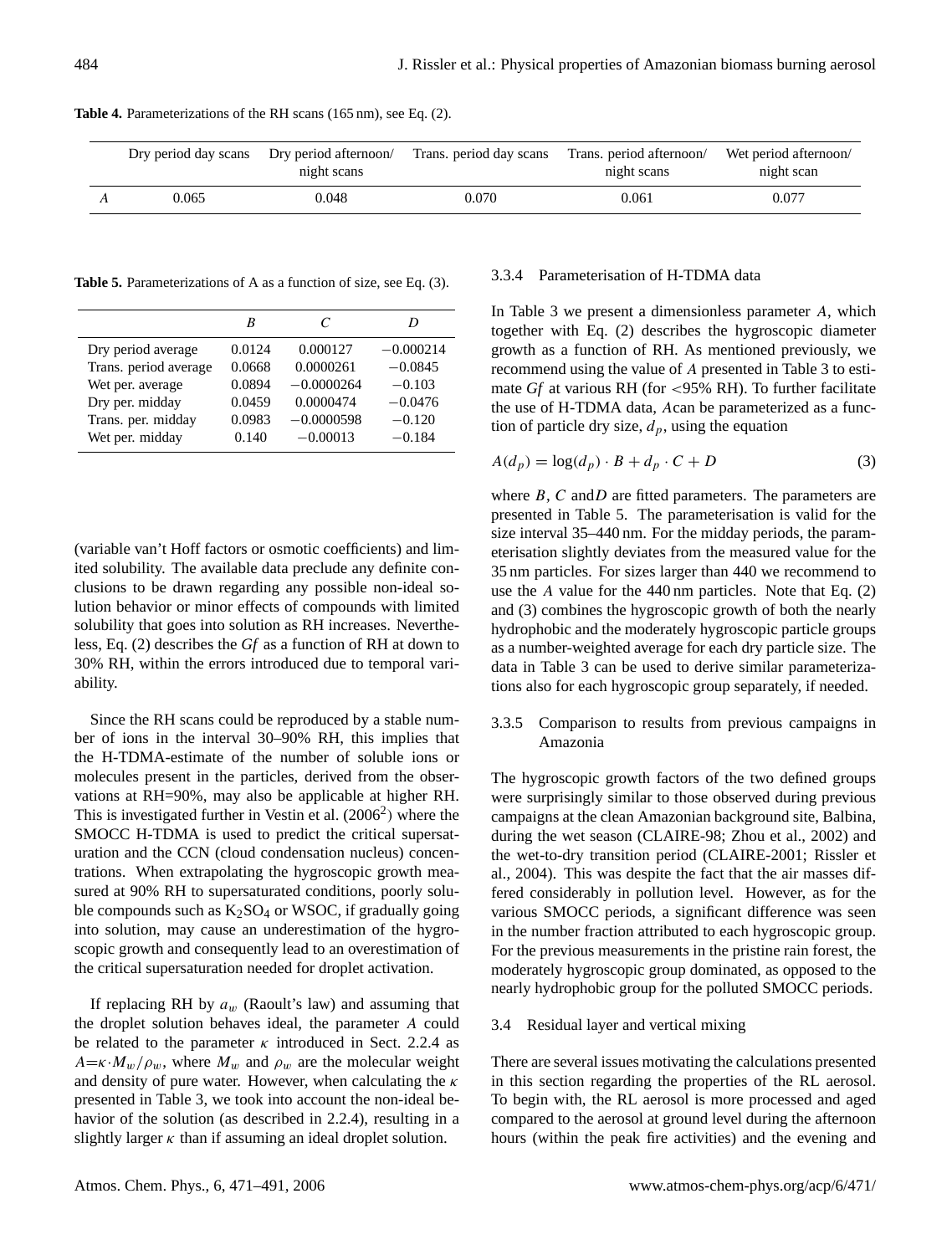early night (with smoldering fires). An estimate of the residual layer (RL) aerosol properties can therefore provide information regarding the locally produced fresh biomass burning aerosol in relation to that of the regional haze. Furthermore, it will give insight into the net effect of the aging processes that work on the biomass burning aerosol on the time scale of several hours to 1–3 days. It also serves as a test of consistency between the meteorological data (radio sondes) and the ground-level observations regarding the structure of the lower troposphere (CBL, NL and the RL). Finally, it might provide information about the (upward) ventilation rate of the late afternoon CBL and the RL.

The diel pattern of the Aitken and accumulation mode particles – with respect to particle number concentrations, size distributions, and hygroscopic properties – can be explained by the changing structure of the boundary layer over the course of the day (see Sect. 2.3 for a more detailed description of the development of the convective boundary layer (CBL), the nocturnal layer (NL) and the residual layer (RL)). As the NL is being eroded during the morning hours, the air from the NL will be mixed with the air of the old RL. Since the main fire activities and the more intense convection (causing also entrainment of cleaner air from the free troposphere) do not appear until the middle of the afternoon, the time period between sunrise and noon can be used to obtain additional information about the properties of the RL aerosol on the basis of the ground-based measurements only.

Rawinsonde data provide the height of the CBL at 08:00, 11:00, 14:00, and 17:00, local time (LT) for the dry and transition periods (given in Sect. 2.3). The calculations to derive the properties of the RL aerosol were made for 11:00 LT. At this time of day, we assume that the air is well mixed within the CBL, and that no fire activities disturb the (averaged) ground-based observations. Furthermore, we also assume that the entrainment rate is still weak and can be neglected until this time  $(11:00 \text{ LT}; \text{Fig. 1}).$ 

The relation between the heights of the CBL at 11:00 LT and the NL determines the relative amounts of air contributed from the RL and the NL. The height of the CBL at 11:00 LT,  $hCBL(11)$ , was 1097 m and 1036 m for the dry and transition period, respectively, and the height of the NL, hNL, was estimated as  $220 \text{ m}$  from a simple model using radiative cooling (Fisch, 2006<sup>3</sup>). The heights of the CBL and NL used here agreed with those observed from aircraft during SMOCC (Guyon et al., 2005). The aerosol properties of the RL,  $C_{RL}$ , (number concentration, size distribution, hygroscopic properties) can then be estimated from:

$$
C_{RL} = \frac{C_{CBL}(t)h_{CBL}(t) - C_{NL}h_{NL}}{h_{CBL}(t) - h_{NL}}.
$$
\n(4)

Here,  $C_{NL}$  and  $C_{CBL}(11)$  are the corresponding aerosol properties of the NL and the CBL at 11:00 LT. The  $C_{NL}$ was taken from the averaged DMPS and H-TDMA data for 02:00–06:00 LT (sunrise at ∼06:00 LT). The aerosol properties at 11:00 LT,  $C_{CBL}(11)$ , were taken to be the particle concentrations and size distributions averaged from the DMPS measurements between 10:50–11:00 LT, while the hygroscopic properties were averaged for 10:00–12:00 LT. The longer time interval was chosen for the H-TDMA data to get more reliable data.

As a test of the consistency of the assumptions made, the measured particle concentrations of the CBL and NL, together with the estimated particle concentrations in the RL (based on CBL height measurements at 11:00 LT) were used to estimate the development of the CBL height at 08:00 LT. This was made using Eq. (4) factoring out  $h_{CBL}(t)$ . The estimated CBL height at 08:00 LT agrees within ∼100 m with those provided by the rawinsonde data. In the same way, the afternoon CBL heights could be estimated. However, since fire activities start in early afternoon for the dry and transition period, particle concentrations start to increase and Eq. (4) breaks down.

For the wet period, the particle concentrations decreased until ∼17:00 LT (Fig. 4). This indicates that no strong sources were present during the afternoons and that our simple model could be used to estimate the CBL height also at 14:00 and 17:00 LT (sunset ∼18:00 LT). Unfortunately, no rawinsonde data was available for the SMOCC wet period. However, Fisch et al. (2004) provide typical values for the CBL heights in the fully established wet season (January–February 1999) measured at the same site as for the SMOCC experiment. These CBL heights are considerably lower (94 m at 08:00 LT, 475 m at 11:00 LT, 775 m at 14:00 LT, and 927 m at 17:00 LT) than during the SMOCC dry season campaign. Since the "wet" period used in this work only captures the beginning of the actual wet period, we estimate the CBL heights during this period by taking the average of the CBL heights for the SMOCC transition period and the 1999 wet season. Using our simple model to predict the CBL height at 08:00 LT, 14:00 LT and 17:00 LT for the period resulted in CBL heights close to the values from the averaged rawinsonde data, typically within 100 m. If instead, using data from the wet season (Fisch et al., 2004) or that for the SMOCC transition period, it was not possible to predict reasonable CBL heights. This gives credibility to the estimation of the CBL heights for the SMOCC wet period (31 October–14 November 2002) as an average of those for the SMOCC transition period and the 1999 wet season.

The estimated number size distributions of the RL layer as well as the NL are presented in Fig. 8, for the dry and wet periods, respectively. The count median diameters of the RL average number size distributions are increased by 11%, 24% and 32% for the dry, transition and wet periods respectively, compared with the NL night averages (here 02:00–06:00 LT). The size distributions of the RL were further divided into the nearly hydrophobic and moderately hygroscopic group. The group that differed most in concentrations between RL and NL was the dominating nearly hydrophobic group, indicating that the sources at ground were producing nearly hydrophobic particles, while the more processed particles in the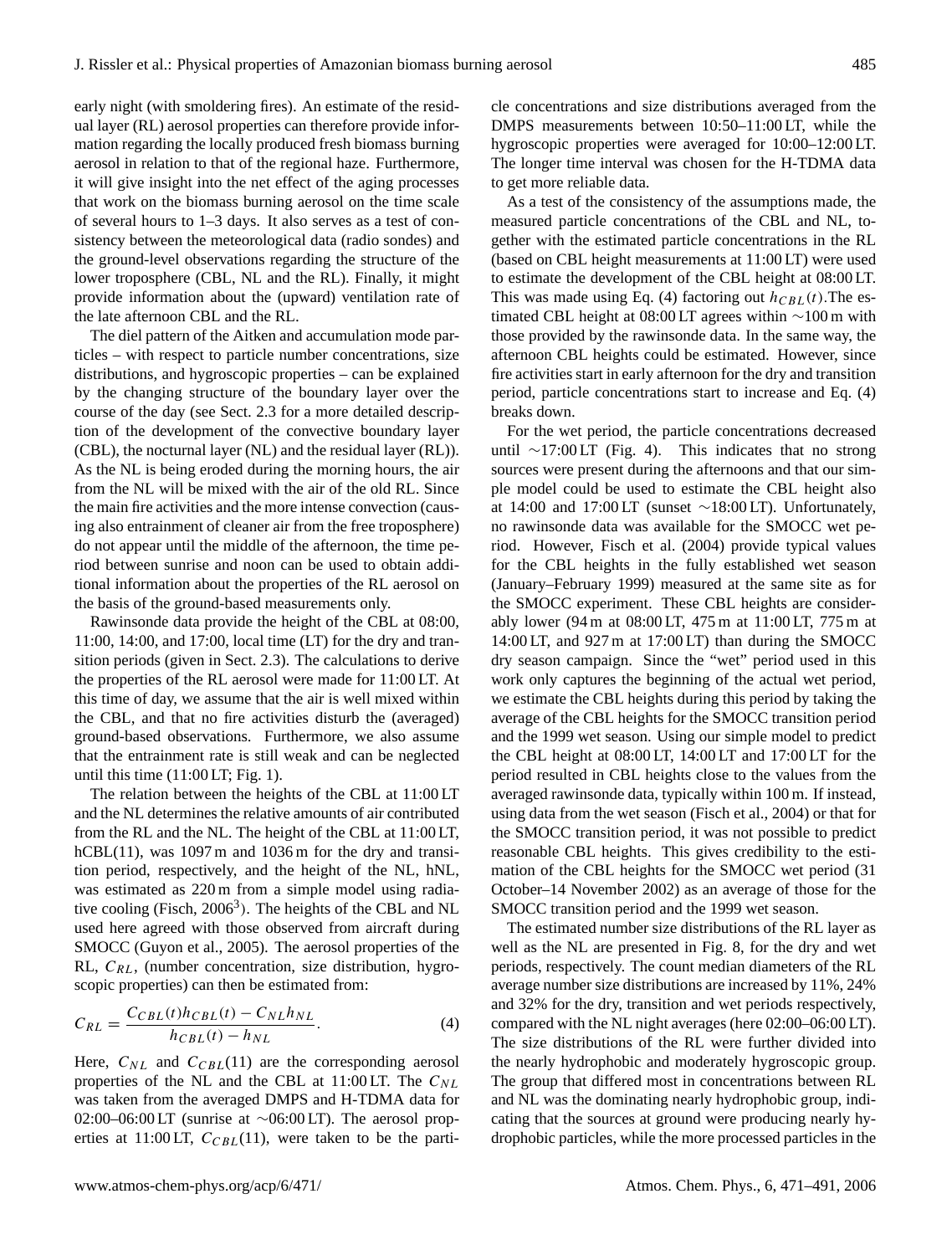

**Fig. 8.** Number size distributions of the NL, 00:00–06:00 LT (blue curve) and the predicted number size distributions of the RL (red curve), separated into the nearly hydrophobic (thin line) and moderately hygroscopic group (dashed line). Left panel shows the dry period and the right the wet periodod.

RL were more hygroscopic. The derived particles properties should only be taken qualitatively and the uncertainties are large.

## 3.5 Discussion

Downward-mixing of cleaner air from aloft is the most plausible explanation for the decreasing particle number concentrations at ground level during the morning hours. The concurrent shift in the size distribution towards larger sizes might partly be caused by photochemical production of condensable compounds that partition to the aerosol particles, but this fails to explain the observed concentration reduction. Furthermore, the rapid change in the number fraction of the hygroscopic groups during the morning hours, and the fact that the CBL heights at 08:00 LT could be adequately reproduced using our simple model, are clear indications that the RL aerosol properties differ significantly from those of the NL and that the size shift most plausible is because larger particles from the RL were being mixed down. Similar diel variations were also observed in both fine and coarse particle concentrations of PM and various aerosol inorganic and organic compounds (Fuzzi et al.,  $2006<sup>1</sup>$ ).

The diel pattern was seen for all three meteorological periods, indicating that significant sources of new particles at ground level were still present even during the period defined as the SMOCC wet (clean) period. At the beginning of November fires were still reported in Rondônia and in the nearby Mato Grosso state (Fuzzi et al., 2006<sup>1</sup>). During two previous campaigns carried out in the pristine Amazonian rainforest, no similar diel pattern was found (Rissler et al., 2004; Zhou et al., 2002). Instead, during a period under the influence of an aged biomass-burning plume (injected 2–5 days earlier into an area with very few new particle sources at ground level) during CLAIRE 2001, an inverted diel pattern was found, due to higher concentrations aloft as a result of long-range transport of biomass burning aerosol.

Six vertical profiles of the lower troposphere were measured using an instrumented aircraft over the SMOCC ground site. All six profiles were performed during the SMOCC dry period, and four of these during the afternoons. The total particle number concentrations were measured with a TSI 3022 condensation particle counter (Chand et al., 2005; Guyon et al., 2005). The aircraft only spent a few minutes at low altitudes (<700 m above ground level) when ascending or descending over FNS (315 m a.s.l.). These aircraft observations showed no consistent decrease in particle concentrations (as expected if a strong source at ground and slow vertical mixing) within the CBL, with concentrations that were very similar to those measured at the ground, integrated from the DMPS size distributions. Particle concentrations in the cloud convective layer (CCL) overlying the CBL were always lower, and in many cases much lower, than those in the CBL and at ground-level. The conclusion from these observations is that the SMOCC daytime CBL was turbulent and well mixed, and that the biomass burning smoke was efficiently dispersed throughout the CBL vertical column. This agrees with the neutral stratification of the CBL seen by the radio sondes.

During the hours from sunrise until noon there were generally relatively weak sources of new particles, and Eq. (4) could be used to estimate the aerosol properties of the RL. In the afternoon hours, during the peak fire activities, Eq. (4) breaks down. In the evening, when the NL started to form, smoldering fires still constituted a source of particles at ground level and fresh smoke were trapped in the NL overnight. On average, the maximum particle concentrations were observed between sunset and midnight, and NL particle concentrations decreased slightly during the course of the night. This means that additional particle contribution from the smoldering fires later during the night to the shallow (∼200 m) and stable NL must – on average – have been rather small.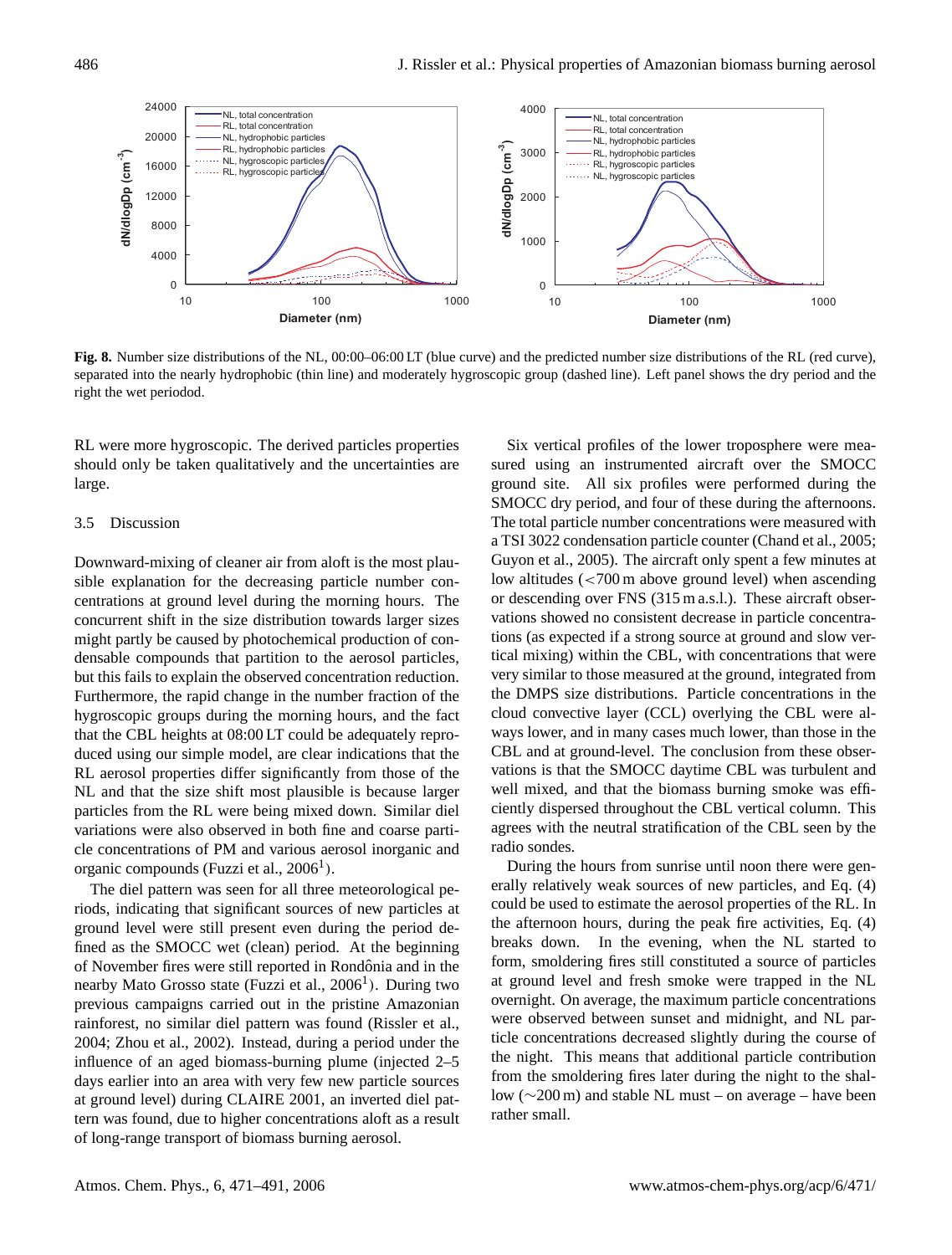As already noted, the aircraft observations indicate that the CBL was relatively well mixed until sunset, which means that the particle concentrations measured at ground level shortly before sunset should be similar to the those in the air entering the RL. Furthermore, sodar measurements (reaching up to ∼1500 m above ground) show a weakly turbulent RL due to wind shear, which further works to smear out any remaining vertical gradient during the course of the night. Despite this, the particle concentrations of the nocturnal RL estimated using Eq. (4) were significantly lower than those present when the RL was formed the preceding evening. This could also be seen directly from the strong decrease in concentrations during the turbulent hours. The same phenomenon was found when studying two flights made on adjacent days, in the evening 30 September 2002 and in the morning 1 October 2002. Coagulation of the RL aerosol is too slow a process to account for the particle losses, as is sedimentation into the NL. It appears that upward detrainment of aerosol from the uppermost CBL (or nocturnal RL) continued also after sunset, accompanied by downward entrainment of cleaner air from the CCL aloft, and that this process was strong enough to reduce the particle concentrations in the nocturnal RL considerably (Fig. 4). Since convection ceases after sunset, it is likely that other mechanisms are responsible for the vertical mixing, such as wind shear driven turbulence. The nocturnal RL is normally capped by an inversion that would otherwise prevent strong mixing of air parcels across the top of the RL. The uncertainties regarding the exact mechanisms and intensity of the mixing of the nocturnal RL with cleaner air masses aloft prevents a quantification of the extent of aerosol aging during one night by simply comparing the properties of the CBL shortly before sunset with what was being mixed down from the RL the next day. Neither is it possible to estimate the source strength of the biomass fires peaking in the afternoon using the available ground-level data.

Since the aerosol of the NL was seen to be stable and the overnight processing small, the processing of the aerosol in the nocturnal RL should also be minor, and any observed modification from the previous sunset should then largely be due to mixing with other air masses (detrainment of RL air and entrainment from the CCL aloft). Cloud processing is a strong candidate for all the observed modifications in aerosol properties; the decreasing number concentrations, the increase in particle size, and the increased number fraction of moderately hygroscopic particles. The cloud base is normally found at altitudes above the maximum CBL height, meaning that any cloud processed air has to enter the CBL and RL from above. Guyon et al. (2005) observed a shift towards larger sizes when comparing the number size distributions in fresh smoke plumes and air that had been detrained from pyrocumulus clouds into the cloud convective layer (CCL) overlying the daytime CBL. They attributed this size shift to cloud processing. Part of his cloud processed air can then be mixed down into the nocturnal RL.

The RL air being mixed down to ground level in the morning hours consisted of a mixture of an aerosol inserted into the RL the previous afternoon (∼12 h old) and a more aged aerosol that could have been processed during several days, possibly passing through several cloud cycles. The aerosol in the NL is dominated by freshly produced aerosol (less than 12 h old).

The freshly produced biomass burning aerosol was dominated by nearly hydrophobic particles. The fact that the number fraction of the nearly hydrophobic particles was lower in the RL (aged aerosol) than in the NL indicated that atmospheric processing gradually converted particles to the moderately hygroscopic group (Fig. 8). Plausible processes adding hygroscopic material are passage through clouds adding water-soluble gases to the droplets, condensation of water-soluble organic compounds and photochemistry producing low-volatility vapors that partition to the particles. Another process suggested by Gao et al. (2003) is the conversion of large organic species into simpler organic acids via ageing. This process could result in more hygroscopic compounds, which is contrary to the process suggested in Kalberer et al. (2004) of polymerization into larger organic compounds in the aerosol phase.

Detailed investigations of the chemical composition of the biomass burning aerosol at the FNS site were carried out both during the LBA-SMOCC experiment in 2002 (Decesari et al., 2005; Fuzzi et al., 2006<sup>1</sup>; Falkovich et al., 2005; Schkolnik et al., 2005) and during the LBA-EUSTACH dry season experiment in 1999 (Graham et al., 2002; Mayol-Bracero et al., 2002). The dominant fraction of the aerosol mass in the fine particulate matter produced by biomass burning was found to be carbonaceous. The main inorganic species were sulphate, ammonium, and potassium. For the dry and transition periods, all the quantified inorganic compounds only add up to 8–11% of the total mass for particles with aerodynamic diameters  $< 0.42 \mu m$ , and only slightly more (14– 19%) for the wet period (Fuzzi et al.,  $2006<sup>1</sup>$ ). In the same size range, water-soluble organic compounds (WSOC) constituted 50–60% of the mass. This means that at least 60% of the mass of these particles consisted of water-soluble compounds that could contribute to their hygroscopic growth. This high mass fraction is not directly comparable with the soluble volume fraction calculated using ammonium sulfate as reference compound ( $\varepsilon_{AS}$ , Eq. 1), which typically show much lower values (Table 3). But, as discussed in Sect. 2.2.4, the  $\varepsilon_{AS}$  should not be interpreted as the real soluble volume fraction but merely as a description of the hygroscopic behavior measured by the H-TDMA data, representing the number of soluble molecules or ions within the particles as the volume fraction ammonium sulfate containing the same number of ions.

A more appropriate quantity for comparisons between the data from the HTDMA and the size-resolved chemistry is  $\kappa$ , representing the number of moles of soluble of ions or molecules per unit volume dry particles. Such a test of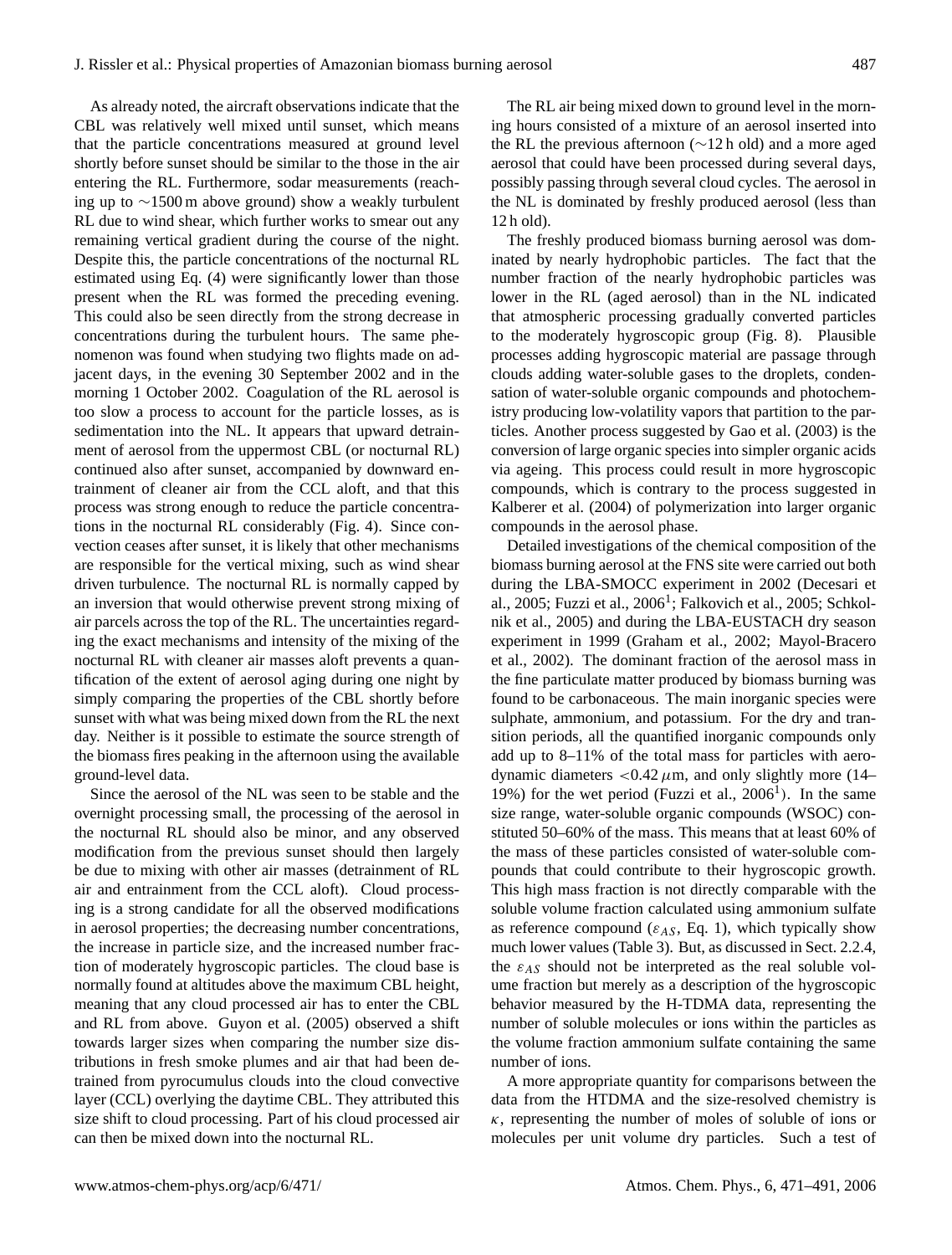consistency between the data sets is essentially what is presented by Mircea et al. (2005). There, the hygroscopic diameter growth factors were calculated from the chemical composition, and compared with the H-TDMA measurements.

A detailed description of the composition of the organic aerosol during LBA-SMOCC is found in Decesari et al. (2005). Between 61–68% of the total carbon mass (TC) during dry and transition periods was water-soluble (WSOC). Only 9–11% of the WSOC could be identified at the molecular level as poly-hydroxylated compounds, and aliphatic or aromatic acids. On the other hand, a functional group analysis was able to attribute as much as 50–90% of the WSOC into broad chemical classes (neutral species, light acids, and humic-like substances – HULIS). HULIS extracted from samples collected during the campaign showed low hygroscopic growth ∼1.05–1.1 (Swietlicki et al., 2005). This is similar to the growth observations made in Gysel et al. (2004) of samples collected at a Hungarian site (Gf  $~\sim$ 1.08–1.17). HULIS are believed to form either directly from biomass burning (Mayol-Bracero et al., 2002) or via polymerization of lower-molecular organic compounds in the aerosol phase (Kalberer et al., 2004). Levoglucosan, formed by pyrolysis of cellulose, constituted 1–12% of the neutral species in the fine fraction, and is also slightly hygroscopic (Svenningsson et al., 2005).

During LBA-SMOCC and two previous campaigns at an Amazonian rain forest site, (Balbina) a group of particles with a hygroscopic growth factor around 1.25–1.3 (>110 nm) was found (Rissler et al., 2004; Zhou et al., 2002). Higher growth factors were rarely observed, even though the characteristics of the air masses studied were highly variable, including clean background air over the pristine rain forest, and aged (2–5 days) biomass burning aerosols. This implies that a growth factor ∼1.3 (from dry to RH=90%) appears to be a limit to the hygroscopic growth of the Amazonian sub-micrometer aerosol, irrespective of season. A likely explanation for this behavior is that the organic species dominate over the inorganic that are otherwise responsible for high hygroscopic growth factors. Even though a major fraction of the organic compounds are water-soluble, their comparatively high molecular weights and low degree of dissociation constrain their water uptake. While photochemical processing produces a variety of oxygenated compounds that might increase the hygroscopic growth, polymerization of low-molecular weight compounds into humic-like substances during aerosol aging further works to limit the attainable water uptake. Also the high precipitation rate has an influence on the observed *Gfs*.

Only very few other H-TDMA studies of the hygroscopic properties of pyrogenic aerosol particle have been conducted. During very efficient combustion of biomass, for instance in biomass combustion units, nearly all organic material, including soot, are converted to  $CO<sub>2</sub>$  or  $CO<sub>3</sub>$  and the remaining potassium salts produce a highly hygroscopic aerosol (Rissler et al., 2005). However, in open-air biomass burning, such optimum combustion conditions are rarely found. As noted by Guyon et al. (2005), the smoke sampled during SMOCC originated from a mixture of flaming and smoldering fires. Low growth factors similar to those observed during LBA-SMOCC were found in a laboratory study using controlled fires of various biomass fuels (Zeromskiene, 2004). The fuels used in that study were, however, not typical for the Amazon region. Dua and Hopke (1996) showed that the aerosol particles from flaming fires (burned in a non-optimized way) were hydrophobic (soot) while particles from the smoldering phase (non-combusted organic compounds) had a hygroscopic growth factor of around ∼2, measured at 99% RH (corresponding to a *Gf* ∼1.35 at 90% RH). To summarize, in this study both freshly emitted and aged aerosol particles originating from biomass burning smoke had quite low hygroscopic growth factors.

## **4 Conclusions**

The data presented here for the Amazonian biomass burning aerosol provides a detailed description of two of the most important aerosol particle physical properties – the dry submicrometer number size distribution and the hygroscopic properties. The measurements cover three meteorological periods: the dry period, the transition period, and the onset of the wet season.

During the three periods, the average number concentrations (average $\pm 1$  standard deviation) were  $10\,440\pm6570$ ,  $4810\pm2720$  and  $1280\pm820$  cm<sup>-3</sup> (> 30 nm) in the dry, transition, and early wet season. The number size distributions always showed distinct Aitken (∼70 nm) and accumulation modes (∼160 nm), the latter being more variable in size from one period to the other (average modal GMD varying between 128–190 nm). For the period with heavy pollution from biomass burning (dry period), the number size distributions were generally shifted to larger particle sizes than during the cleaner periods (transition and wet period). During the dry period, the CMD of the entire distribution, in the size range  $>30$  nm, thus excluding the nucleation mode particles, was 135 nm while the corresponding CMD for the wet period was 90 nm. A nucleation mode appeared occasionally (GMD ∼12 nm), often being present during the evenings and until midnight as well as at sunrise. The appearance of nucleation mode particles were significantly different in character compared to the nucleation events observed at most other locations world-wide (Kulmala et al., 2004). The most likely explanation for this difference is that the SMOCC nucleation particles are related to micro- and not regional-scale meteorological phenomena.

The hygroscopic growth at 90% RH revealed two groups of particles, here defined as the nearly hydrophobic group (*Gf*∼1.09, 110 nm particles) and moderately hygroscopic group (*Gf* ∼1.26, 110 nm particles). The Aitken mode was always dominated by particles from the nearly hydrophobic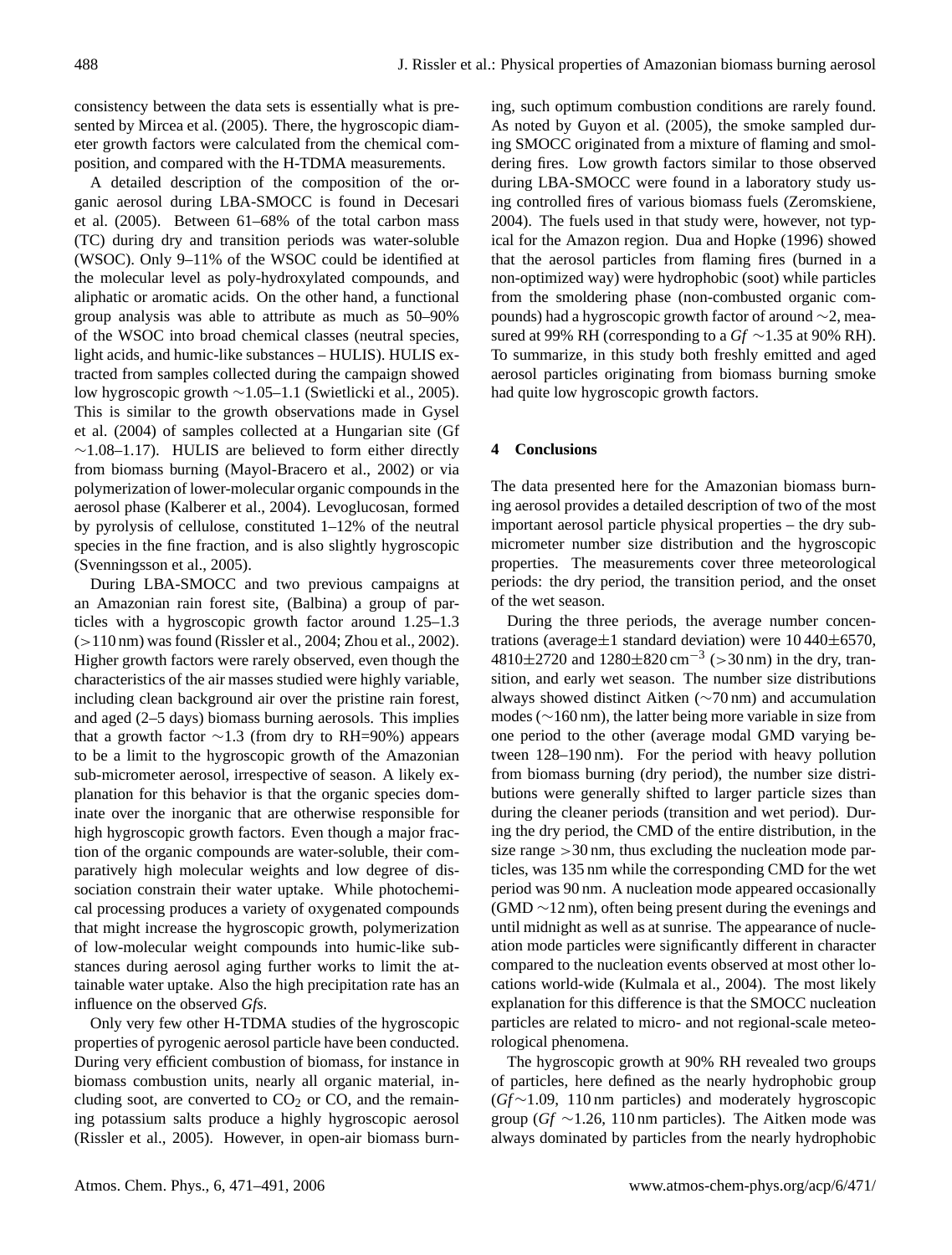group, while the fraction of moderately hygroscopic particles was significantly higher for the accumulation mode. The hygroscopic growth of these two groups was surprisingly stable from one meteorological period to another. The large difference in hygroscopicity comparing the three periods was seen in the fraction of particles belonging to each group. The nearly hydrophobic particles dominated during the dry period, while the fraction of moderately hygroscopic particles increased going into the wet period.

The peak fire activity took place during the afternoons. During this period, the group of particles having a growth  $∼1.1$  dominated the particle distribution, i.e., particles emitted from biomass burning were predominantly nearly hydrophobic products of incomplete combustion.

At night, the shallow (∼200 m) nocturnal stable layer (NL) at ground-level was decoupled from the overlying residual layer (RL). Fresh smoke from smoldering fires was trapped in the NL overnight. Throughout the campaign, a clear diel pattern was observed in particle concentrations, size distributions as well as hygroscopic properties. This is explained by down-mixing of more aged and processed aerosol from the residual layer (RL) aloft in the morning hours as the NL breaks up.

The particle properties of the aerosol in the RL were estimated based on the particle properties measured at ground level during the morning hours combined with the heights of the NL and the convective boundary layer, taken from the rawinsonde data. RL particle concentration was typically only ∼30% of that in the NL for the dry period, and ∼50% for the transition and wet periods. The median of the size distributions in the RL was shifted towards slightly larger sizes, by 11–32% compared to the NL averages. Only a very small increase in the hygroscopic growth of the nearly hydrophobic particles was seen in the RL compared to the NL, and none in the moderately hygroscopic particles. Instead, the fraction of particles belonging to the moderately hygroscopic group was larger in the RL than in the NL, with the largest difference seen during the transition and the wet period. This indicates that the aerosol particles grow in size and become more hygroscopic as a result of atmospheric processing. The particles that survive rainout and washout are shifted towards the moderately hygroscopic group of the accumulation mode. However, particles with a hygroscopic growth similar to that of common inorganic salts, such as ammonium sulfates and potassium chloride (*Gf*∼1.7 or higher), were not present. The likely explanation is that the oxygenated water-soluble organic substances that originate from biomass burning and that dominated the submicrometer aerosol mass have rather low hygroscopic growth factors. The same holds for the humic-like substances. Precipitation will also preferentially remove the larger and more hygroscopic particles.

*Acknowledgements.* This work was carried out within the framework of the Smoke, Aerosols, Clouds, Rainfall, and Climate (SMOCC) project, a European contribution to the Large-Scale Biosphere-Atmosphere Experiment in Amazonia (LBA). It was financially supported by the Environmental and Climate Program of the European Commission (contract No. EVK2-CT-2001-00110 SMOCC), the Max Planck Society (MPG), the Fundação de Amparo à Pesquisa do Estado de São Paulo, and the Conselho Nacional de Desenvolvimento Científico (Instituto do Milênio LBA). We thank all members of the LBA-SMOCC and LBA-RACCI Science Teams for their support during the field campaign, especially A. C. Ribeiro, M. A. L. Moura, and J. von Jouanne.

We also which to thank the Nordic centre of excellence, Research unit on Biosphere – Aerosol – Cloud – Climate Interactions, BACCI.

Edited by: S. Fuzzi

#### **References**

- Andreae, M. O., Artaxo, P., Fischer, H., Freitas, S. R., et al.: Transport of biomass burning smoke to the upper troposphere by deep convection in the equatorial region, Geophys. Res. Lett., 28, 6, 951–954, 2001.
- Andreae, M. O., Artaxo, P., Brandao, C., Carswell, F. E., Ciccioli, P., da Costa, A. L., Culf, A. D., Esteves, J. L., Gash, J. H. C., Grace, J., Kabat, P., Lelieveld, J., Malhi, Y., Manzi, A. O., Meixner, F. X., Nobre, A. D., Nobre, C., Ruivo, M. D. L. P., Silva-Dias, M. A., Stefani, P., Valentini, R., von Jouanne, J., and Waterloo, M. J.: Biogeochemical cycling of carbon, water, energy, trace gases, and aerosols in Amazonia: The LBA-EUSTACH experiments, J. Geophys. Res., 107 (D20), 8066, doi:10.1029/2001JD000524, 2002.
- Andreae, M. O., Rosenfeld, D., Artaxo, P., Costa, A. A., Frank, G. P., Longo, K. M., and Silva-Dias, M. A. F.: Smoking rain clouds over the Amazon, Science, 303, 5662, 1337–1342, 2004a.
- Andreae, M. O., Talaue-McManus, L., and Matson, P. A.: Anthropogenic modification of land, coastal and atmospheric systems as threats to the functioning of the Earth System, in Earth System Analysis for Sustainability, edited by: Schellnhuber, H.-J., Crutzen, P. J., Clark, W. C., Claussen, M. and Held, H., pp. 245– 264, The MIT Press, Cambridge, Mass., 2004b.
- Artaxo, P., Fernandes, E. T., Martins, J. V., Yamasoe, M. A., Hobbs, P. V., Maenhaut, W., Longo, K. M., Castanho, A.: Large Scale Aerosol Source Apportionment in Amazonia, J. Geophys. Res., 103 (D24), 31 837–31 848, 10.1029/98JD02346, 1998.
- Artaxo, P., Martins, J. V., Yamasoe, M. A., Procópio, A. S., Pauliquevis, T. M., Andreae, M. O., Guyon, P., Gatti, L. V., Leal, A. M. C.: Physical and chemical properties of aerosols in the wet and dry season in Rondônia, Amazonia, J. Geophys. Res., 107 (D20), 8081, doi:10.1029/2001JD000666, 2002.
- Baron, P. A. and Willeke, K: Aerosol Measurement Principles, Techniques and Applications, 2nd ed. New York , John Wiley & Sons, 2001.
- Chand, D., Guyon, P., Artaxo, P., Schmid, O., Frank, G. P., Rizzo, L. V., Mayol-Bracero, O. L., Gatti, L. V., and Andreae, M. O.: Optical and physical properties of aerosols in the boundary layer and free troposphere over the Amazon Basin during the biomass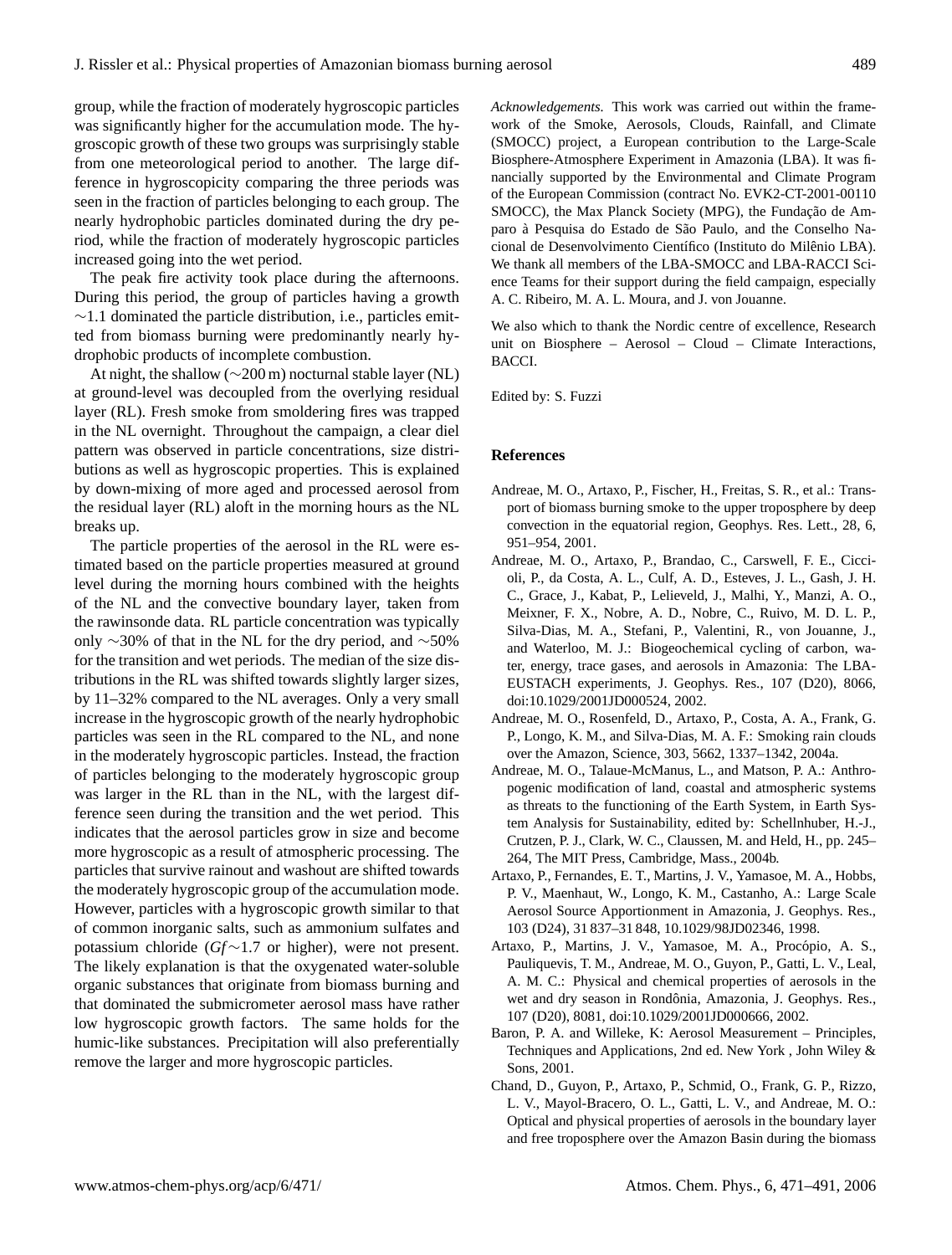burning season, Atmos. Chem. Phys. Discuss., 5, 4373–4406, 2005,

# **[SRef-ID: 1680-7375/acpd/2005-5-4373](http://direct.sref.org/1680-7375/acpd/2005-5-4373)**.

- Crutzen, P. J. and Andreae, M. O.: Biomass Burning in the Tropics Impact on Atmospheric Chemistry and Biogeochemical Cycles, Science, 250, 4988, 1669–1678, 1990.
- Davidson, E. A. and Artaxo, P.: Globally significant changes in biological processes of the Amazon Basin: Results of the Largescale Biosphere-Atmosphere Experiment, Global Change Biol., 10, 1–11, 2004.
- Decesari, S., Fuzzi, S., Facchini, C., Mircea, M., Emblico, L., Cavalli, F., Maenhaut, W., Chi, X., Schkolnik, G., Falkovich, A. H., Rudich, Y., Claeys, M., Pashynska, V., Vas, G., Kourtchev, I., Vermeylen, R., Hoffer, A., Andreae, M. O., Tagliavini, E., Moretti, F., and Artaxo, P.: Characterization of the organic composition of aerosols from Rondônia, Brazil, during the LBA-SMOCC 2002 experiment and its representation through model compounds, Atmos. Chem. Phys. Discuss., 5, 5687–5749, 2005, **[SRef-ID: 1680-7375/acpd/2005-5-5687](http://direct.sref.org/1680-7375/acpd/2005-5-5687)**.
- Silva Dias, M. A. F, Rutledge, S., Kabat, P., Silva Dias, P. L., Nobre, C., Fisch, G., Dolman, A. J., Zipser, E., Garstang, M., Manzi, A., Fuentes, J. D., Rocha, H., Marengo, J., Plana-Fattori, A., Sa,´ L., Alvala, R., Andreae, M. O., Artaxo, P., Gielow, R., Gatti, L. ´ V.: Clouds and rain processes in a biosphere atmosphere interaction context in the Amazon Region, J. Geophys. Res., 107 (D20), 8072, doi:10.1029/2001JD000335, 2002.
- Dick, W. D., Saxena, P., and McMurry, P. H.: Estimation of water uptake by organic compounds in submicron aerosols measured during the Southeastern Aerosol and Visibility Study, J. Geophys. Res., 105 (D1), 1471–1480, 10.1029/1999JD901001, 2000.
- Dua, S. K. and Hopke, P. K.: Hygroscopic growth of assorted indoor aerosols, Aerosol Sci. Technol., 24, 3, 151–160, 1996.
- Falkovich, A. H., Graber, E. R., Schkolnik, G., Rudich, Y., Maenhaut, W., and Artaxo, P.: Low molecular weight organic acids in aerosol particles from Rondonia, Brazil, during the biomassburning, transition and wet periods, Atmos. Chem. Phys., 5, 781– 797, 2005,

# **[SRef-ID: 1680-7324/acp/2005-5-781](http://direct.sref.org/1680-7324/acp/2005-5-781)**.

- Ferreira da Costa, R., Feitosa, J. R. P., Fisch, G., Souza, S. S., and Nobre, C. A.: Variabilidade diária da precipitação em regiões de floresta e pastagem na Amazônia, Acta Amazônica, 28, 4, 395– 408, 1998.
- Fisch, G., Tota, J., Machado, L. A. T., Dias, M. A. F. S., Lyra, R. F. D., Nobre, C. A., Dolman, A. J., and Gash, J. H. C.: The convective boundary layer over pasture and forest in Amazonia, Theor. Appl. Climatol., 78, 1–3, 47–59, 2004.
- Graham, B., Mayol-Bracero, O. L., Guyon, P., Roberts, G. C., Decesari, S., Facchini, M. C., Artaxo, P., Maenhaut, W., Koll, P., and Andreae, M. O.: Water-soluble organic compounds in biomass burning aerosols over Amazonia – 1. Characterization by NMR and GC-MS, J. Geophys. Res., 107 (D20), 8047, doi:10.1029/2001JD000336, 2002.
- Gao, S., Hegg, D. A., Hobbs, P. V., Kirchstetter, T. W., Magi, B. I., and Sadilek, M.: Water-soluble organic components in aerosols associated with savanna fires in southern Africa: Identification, evolution, and distribution, J. Geophys. Res., 108 (D13), 13 8491, doi:10.1029/2002JD002324, 2003.
- Guyon, P., Frank, G., Welling, M., Chand, D., Artaxo, P., Rizzo, L., Nishioka, G., Kolle, O., Fritsch, H., Silva-Dias, M. A., Gatti, L. V., Cordova, A. M., and Andreae, M. O.: Airborne measurements of trace gas and aerosol particle emissions from biomass burning in Amazonia, Atmos. Chem. Phys., 5, 2989–3002, 2005, **[SRef-ID: 1680-7324/acp/2005-5-2989](http://direct.sref.org/1680-7324/acp/2005-5-2989)**.
- Gysel, M., Weingartner, E., Nyeki, S., Paulsen, D., Baltensperger, U., Galambos, I., and Kiss, G.: Hygroscopic properties of water-soluble matter and humic-like organics in atmospheric fine aerosol, Atmos. Chem. Phys., 4, 35–50, 2004, **[SRef-ID: 1680-7324/acp/2004-4-35](http://direct.sref.org/1680-7324/acp/2004-4-35)**.

```
Intergovernmental Panel on Climate Change (IPCC): Climate
```
- change, Third Assessment Report, Scientific Basis, 290–348, 2001.
- Kalberer, M., Paulsen, D., Sax, M., Steinbacher, M., Dommen, J., Prevot, A. S. H., Fisseha, R., Weingartner, E., Frankevich, V., Zenobi, R., and Baltensperger, U.: Identification of polymers as major components of atmospheric organic aerosols, Science, 303, 5664, 1659–1662, 2004.
- Kaufman, Y., Hobbs, P. V., Kirchhoff, V. W. J. H., Artaxo, P., Remer, L., Holben, B. N., King, M. D., Prins, E. M., Ward, D. E., Longo, K. M., Mattos, L. F., Nobre,C. A., Spinhirne, J., Thompson, A. M., Gleason, J. F., and Christopher, S. A.: Smoke Cloud and Radiation Experiment in Brazil (SCAR-B), J. Geophys. Res., 103 (D24), 31 783–31 808, doi:10.1029/98JD02281, 1998.
- Kaufman, Y. J., Tanre, D., and Boucher, O.: A satellite view of aerosols in the climate system, Nature, 419, 6903, 215–223, 2002.
- Kirkman, G. A., Gut, A., Ammann, C., Gatti, L. V., Cordova, A. M., Moura, M. A. L., Andreae, M. O., and Meixner, F. X.: Surface exchange of nitric oxide, nitrogen dioxide, and ozone at a cattle pasture in Rondonia, Brazil, J. Geophys. Res., 107 (D20), 8083, doi:10.1029/2001JD000523, 2002.
- Köhler, K.: The Nucleus in the Growth of hygroscopic droplets, Trans. Faraday. Sci., 32, 1152–1161, 1936.
- Koren, I., Kaufman, Y. J., Remer, L. A., and Martins, J. V.: Measurement of the effect of Amazon smoke on inhibition of cloud formation, Science, 303, 5662, 1342–1345, 2004.
- Kreidenweis, S. M., Köhler, K., DeMott, P. J., Prenni, A. J., Carrico, C., and Ervens, B.: Water activity and activation diameters from hygroscopicity data – Part I: Theory and application to inorganic salt, Atmos. Chem. Phys., 5, 1357–1370, 2005, **[SRef-ID: 1680-7324/acp/2005-5-1357](http://direct.sref.org/1680-7324/acp/2005-5-1357)**.

Kristensson, A., Johansson, C., Westerholm, R., Swietlicki, E., Gidhagen, L., Wideqvist, U., and Vesely, V.: Real-world traffic emission factors of gases and particles measured in a road tunnel in Stockholm, Sweden, Atmospheric Environment, 38, 5, 657–673, 2004.

- Kulmala, M., Vehkamaki, H., Petajda, T., Dal Maso, M., Lauri, A., Kerminen, V. M., Birmili, W., and McMurry, P. H.: Formation and growth rates of ultrafine atmospheric particles: a review of observations, J. Aerosol Sci., 35, 2, 143–176, 2004.
- Lohmann, U. and Feichter, J.: Global indirect aerosol effects: a review, Atmos. Chem. Phys., 5, 715–737, 2005, **[SRef-ID: 1680-7324/acp/2005-5-715](http://direct.sref.org/1680-7324/acp/2005-5-715)**.
- Massling, A., Stock, A., and Wiedensohler, A.: Diurnal, weekly, and seasonal variation of hygrscopic properties of submicrometer urban aerosol particles, Atmos. Environ., 39, 21, 3911–3922, 2005.